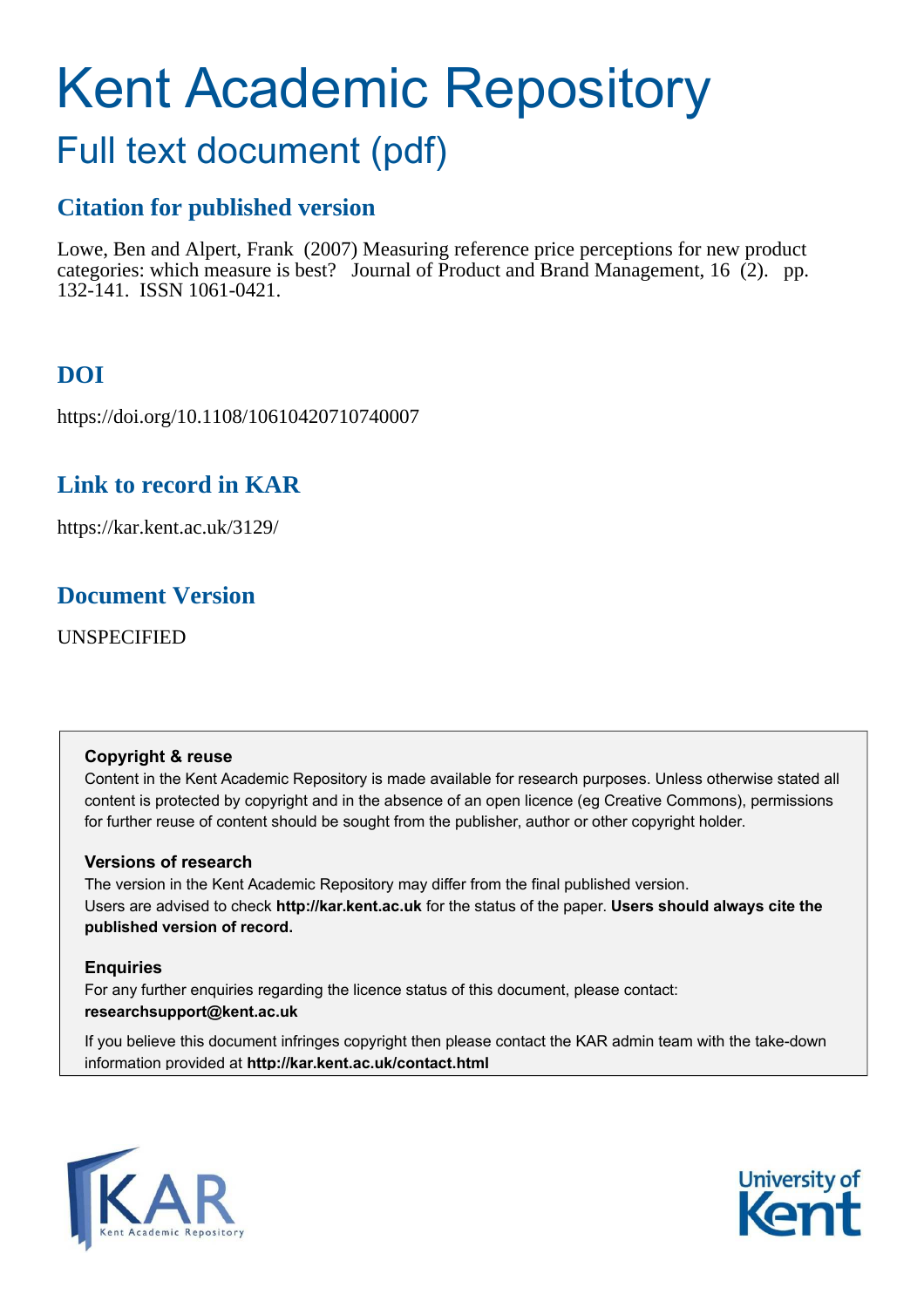# **Measuring reference price perceptions for** new product categories: Which measure is best?

**Ben Lowe**<sup>1</sup> **Kent Business School University of Kent, UK** 

#### **Frank Alpert School of Business University of Oueensland, Australia**

This is an Accepted Manuscript of an article published in the Journal of Product and Brand Management, available online: http://www.emeraldinsight.com/doi/abs/10.1108/10610420710740007

Please cite: Ben Lowe, Frank Alpert, (2007) "Measuring reference price perceptions for new product categories: which measure is best?", Journal of Product & Brand Management, Vol. 16 Iss: 2, pp.132 – 141. http://dx.doi.org/10.1108/10610420710740007

<sup>&</sup>lt;sup>1</sup> Correspondence should be addressed to Ben Lowe at: B.Lowe@kent.ac.uk. The authors would like to acknowledge the help of Hume Winzar, Griffith Business School, Griffith University.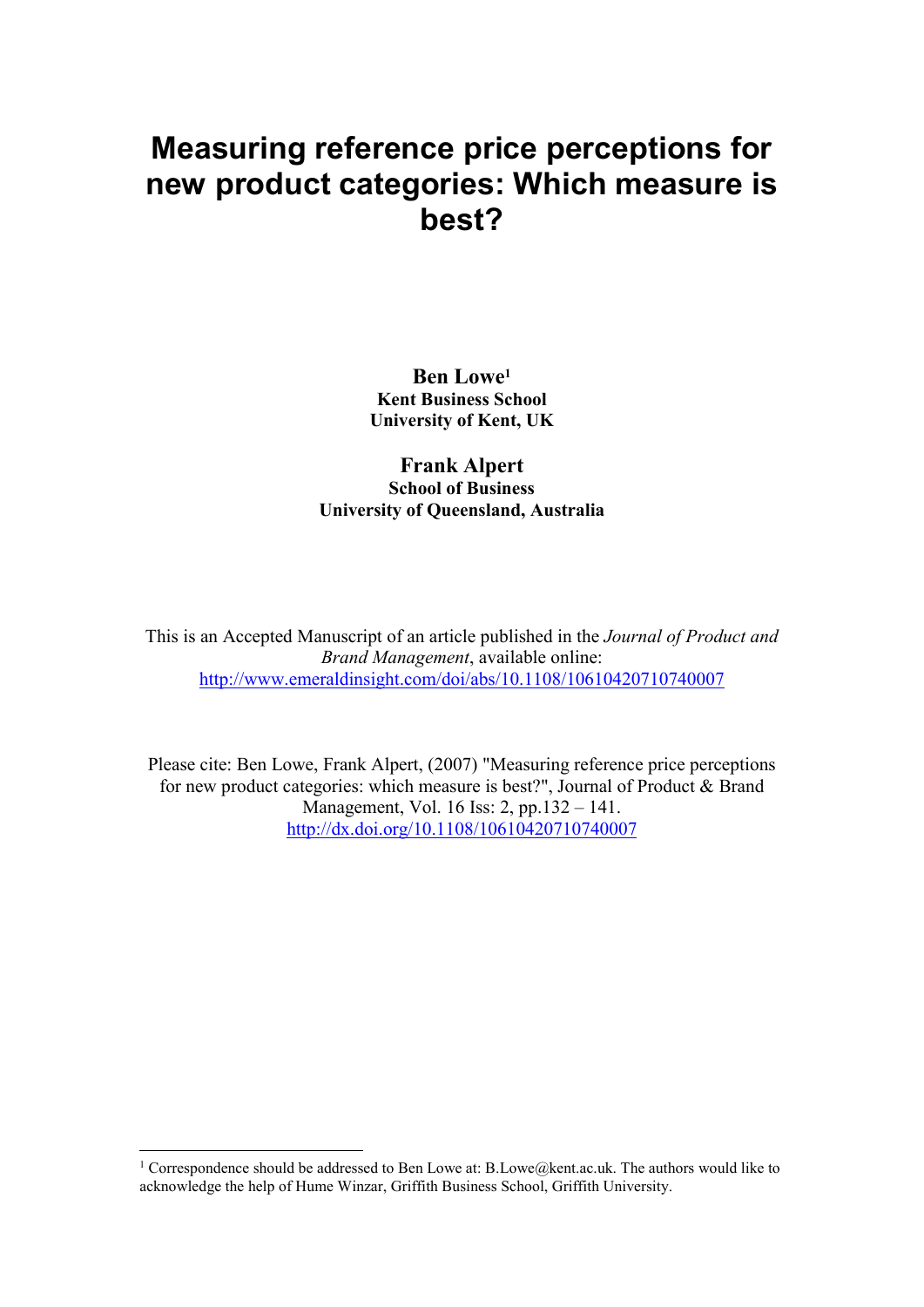# **Measuring reference price perceptions for** new product categories: Which measure is hest?

## **Abstract**

**Purpose** – The purpose of this paper is to provide quidance within the reference price literature by investigating which is the best measure of reference price for the as yet unstudied context of new product categories. Another reference price issue for the new product category context is also examined: whether greater price uncertainty in this context makes it worthwhile to measure consumer confidence in reference price perceptions.

**Design/methodology/approach**  $-$  This research uses the experimental method to determine which measures of reference price are best suited to the new product context, by removing all other confounding influences.

**Findings**  $-$  T he findings confirm that consumers tend to evoke the fair price concept for new product categories and the expected price concept for existing categories. We also find that confidence in reference price measures, whilst theoretically useful, does not add to our understanding of reference price effects in new product categories, probably because respondents tended to be overly confident in their perceptions, despite lacking in more objective measures of product category knowledge.

**Originality/value** – Several studies in the literature have commented on the issue of fragmented measurement in the reference price domain. Some studies have offered theoretical guidance on measures to use. This is the first study to provide empirically tested theory on which measures to use and is the first study to examine reference price effects in new product categories including testing the usefulness of the confidence measure.

Keywords Reference price, Fair price, Expected price, Belief strength, New products.

Paper type Research paper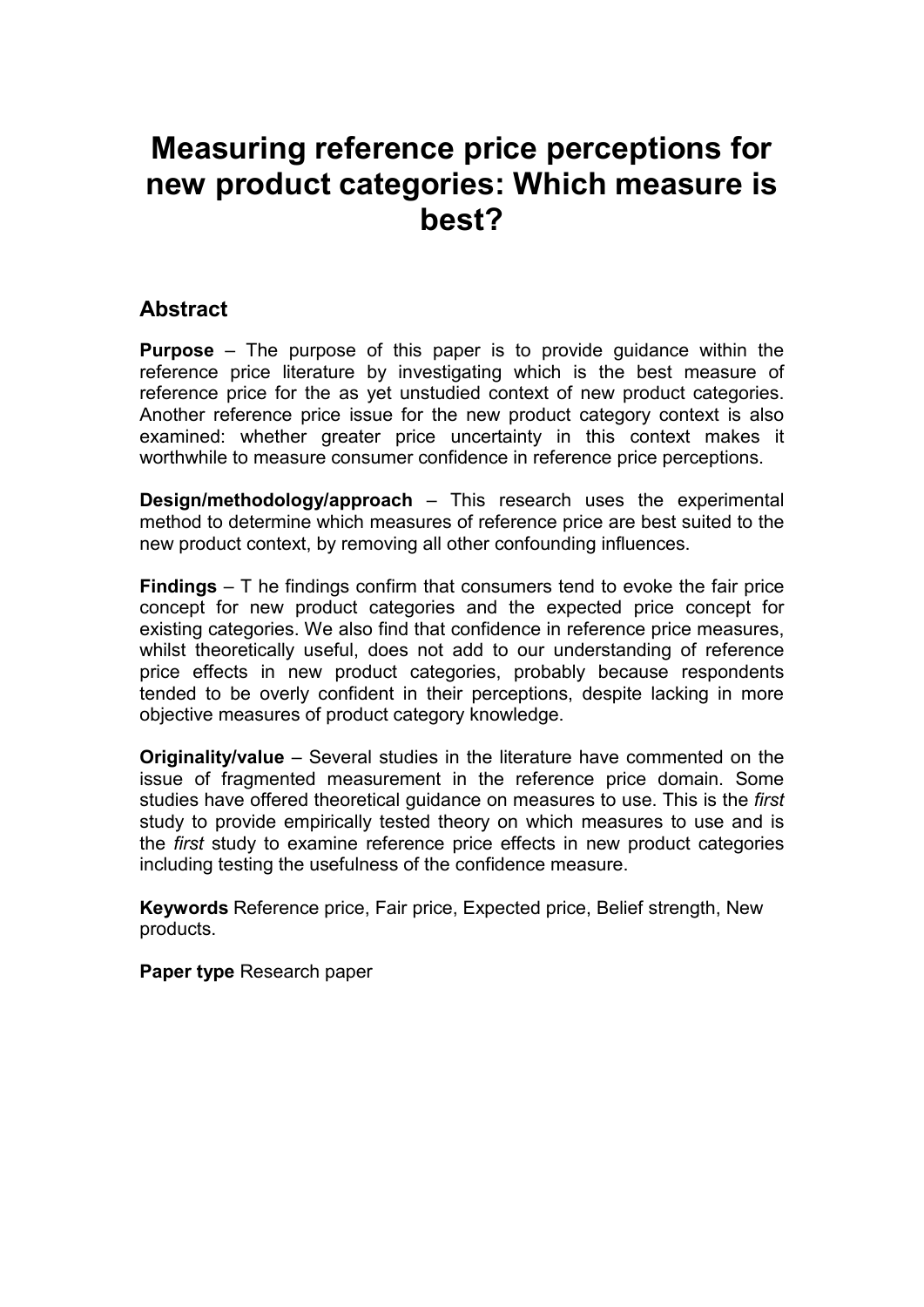# **Measuring reference price perceptions for new** product categories: Which measure is best?

#### **Introduction**

Behavioral pricing has attracted increased attention in the marketing literature recently (e.g., Estelami and Maxwell, 2003). One aspect of behavioral pricing with a long tradition in marketing is the study of reference price perceptions (Monroe, 1973; Winer, 1986), which has made important contributions to our understanding of consumer behavior (Biswas, Wilson and Licata, 1993; Kalyanaram and Winer, 1995; Mazumdar, Raj and Sinha, 2005).

However, a number of methodological challenges remain. For example, as the research stream reaches maturity, a plethora of studies have examined and called for greater integration of different measures of reference price, noting that the research area is highly context specific (Bearden et al., 1992; Briesch et al., 1997; Chandrashekaran and Jagpal, 1995; Lowengart, 2002; Rajendran and Tellis, 1994) and that several operationalizations of the concept exist (Lowe and Alpert, 2002; Lowengart, 2002). Thus, there is a need for consensus and theory about which reference price measures to use under different circumstances. Yet, still this important measurement issue remains unresolved. For instance, in a recent review, Mazumdar, Raj and Sinha (2005 p. 99) state "The existence of multiple conceptualizations of reference price raises the question whether there are certain conditions under which one type of reference price is more likely to be evoked than others."

In particular, no research has examined reference price research in new product categories, despite obvious differences between new product and existing product contexts, and despite calls in the literature to do so (for instance, see Biswas and Sherrell, 1993 p.44). This study makes a contribution to the literature by testing different operationalizations of reference price, and other constructs, including reference price confidence, in new and existing product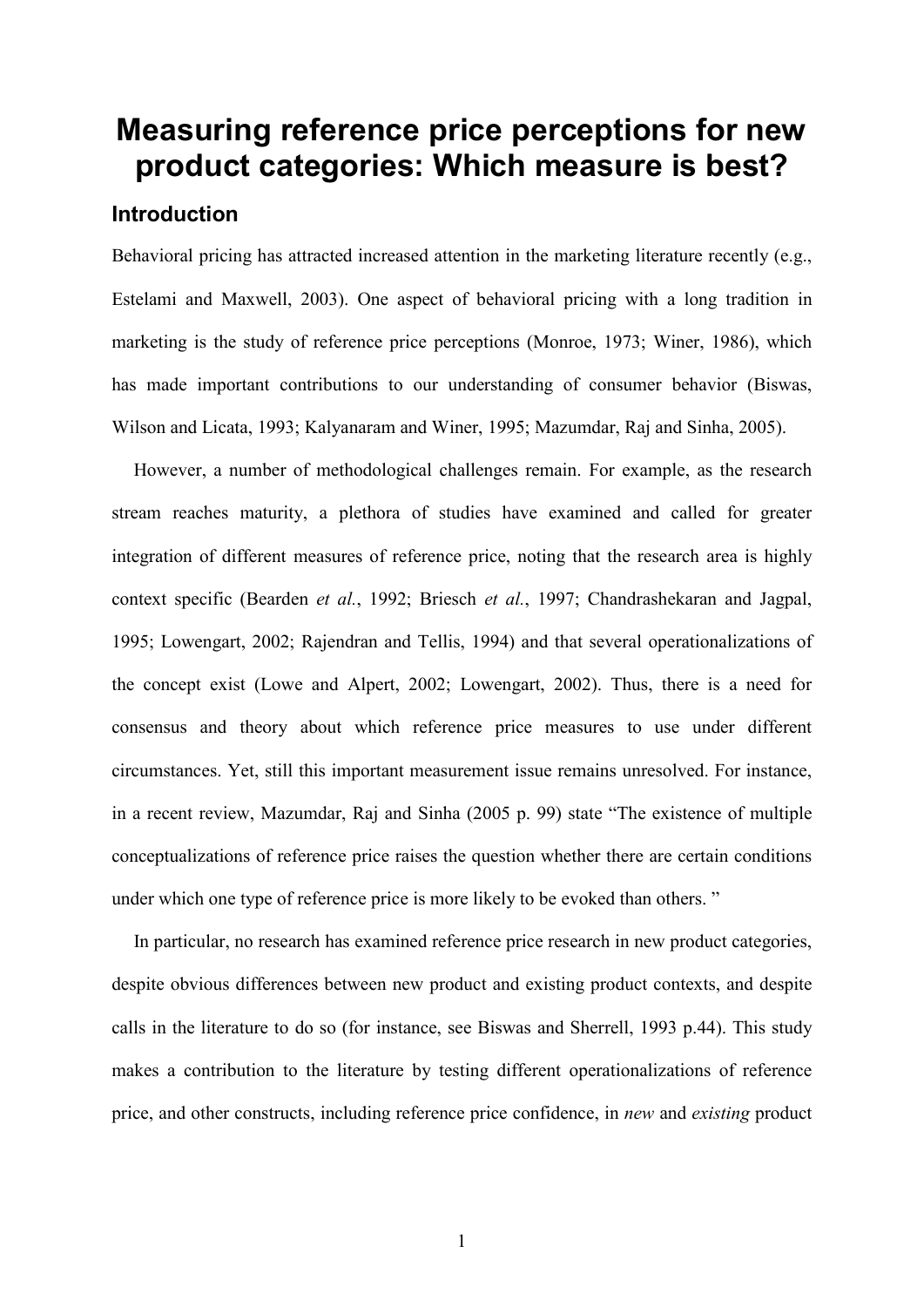categories. In particular, this research reports on two measurement issues associated with reference prices and new product categories:

- Which measures of reference price are evoked for innovative new product categories as  $\mathbf{i}$ opposed to existing product categories?
- ii. Are there other constructs such as reference price confidence that moderate reference price effects in new product categories?

Research in pricing has illustrated the value of understanding price setting processes for new products (Bergstein and Estelami 2002), but has yet to closely and empirically examine the micro issues of pricing relating to these research questions.

#### Reference price research for new products

#### Reference prices for new products

New product pricing decisions present a unique and difficult problem to managers. In untested, radically new markets, where marketers have little understanding of demand, competition, consumer perceptions of value and consumer reference points, the pricing problem is even more apparent (Dolan, 1995; Nagle and Holden, 2002).

Whilst a number of studies have examined pricing decisions for new product categories, few have studied *reference price effects* in new product categories. Reference price studies have traditionally used established, frequently purchased, supermarket product categories such as saltines (Rajendran and Tellis, 1994), coffee (Winer, 1986), yoghurt and many more (see Mazumdar, Raj and Sinha, 2005 for a more extensive list).

Some research (i.e. Doob et al., 1969; Slonim and Garbarino, 1999) has examined reference price effects in new product categories. However, Doob et al. (1969) study reference price effects by examining sales changes for different new product pricing strategies, without specifically examining the measures consumers evoke when accessing their reference price perceptions. Slonim and Garbarino (1999) perform a similar study,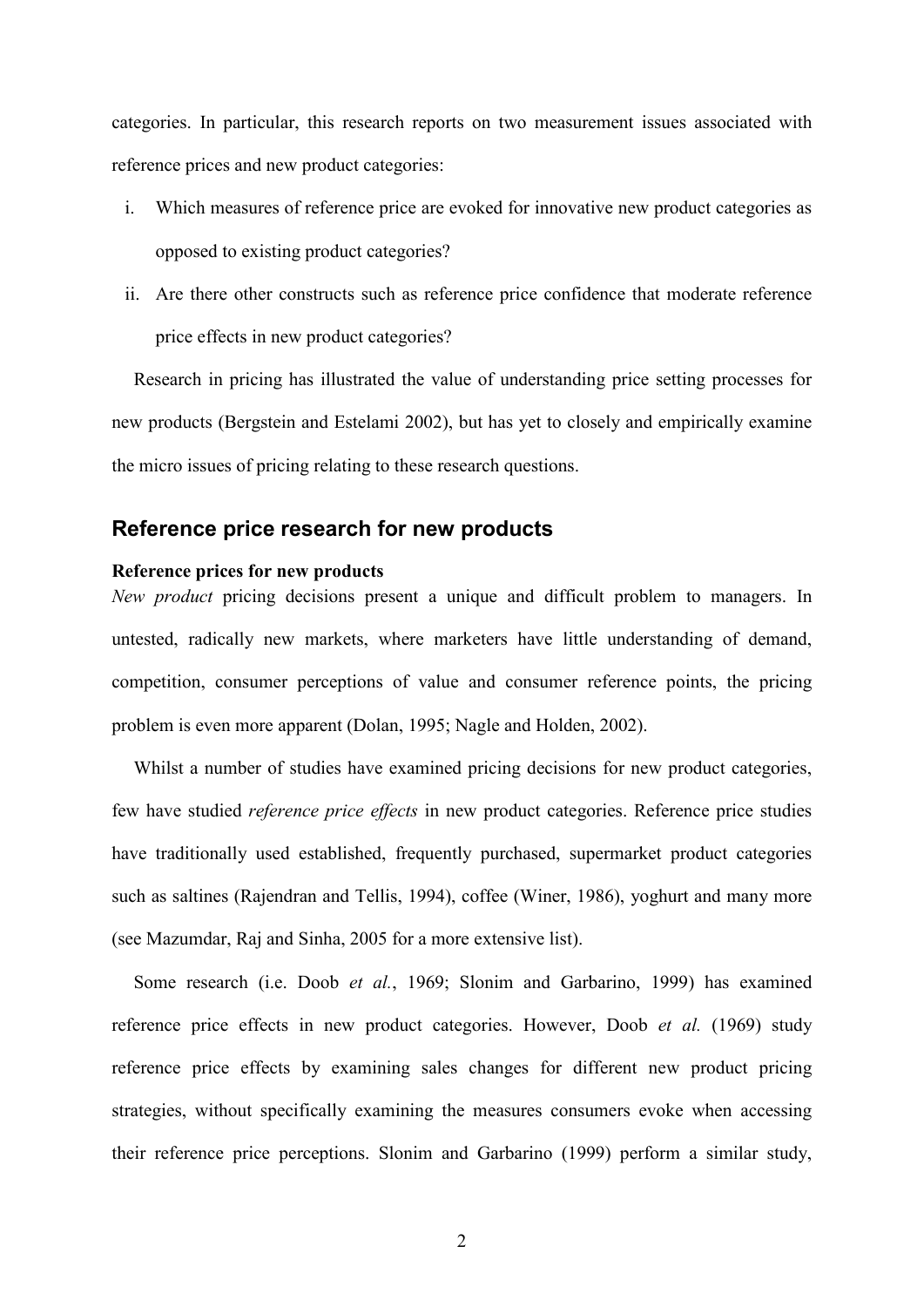looking at how perceptions of expensiveness change for different new product pricing strategies, yet they also do not examine specific reference price measures, instead relying on measures of perceived expensiveness to overcome measurement difficulties with reference price. Further, their study was for incrementally new products. Thus, the literature on reference price for new products is sparse and concerns incrementally new products.

#### **Guidance on measurement**

Several studies have shown a consistent link between a consumer's reference price for a product and brand choice or behavioral intentions, establishing the importance of this discipline to consumer decision making (see Mazumdar, Raj and Sinha, 2005 for a comprehensive review). Yet, if the reference price term is not measured correctly then any reference price effect may be obscured at best, or misleading at worst. Some studies have made inroads into this issue by comparing measures (i.e. Bearden *et al.*, 1992; Briesch *et al.*, 1997, Chandrashekaran and Jagpal, 1995; Garbarino and Slonim, 2003; Rajandran and Tellis, 1994). For example, using direct measures (i.e., questionnaire approaches), some researchers have compared measures of reference price by correlating them with measures of Transaction Value (TV) and Acquisition Value  $(AV)^2$ . However, little consensus emerges in these studies (Bearden *et al.* 1992; Chandrashekaran and Jagpal, 1995; Garbarino and Slonim, 2003). The lack of resolution could be because studies have not considered the context of the research.

The most commonly used measures of reference price, in the literature tend to be either a fair price (Bolton, Warlop and Alba, 2003; Campbell, 1999a, b; Monroe, 1973; Grewal, Monroe and Krishnan, 1998) or an expected price (Chandrashekaran and Jagpal, 1995; Kalwani and Yim, 1992; Kalyanaram and Winer, 1995; Puto, 1987; Thaler, 1985; Urbany et

<sup>&</sup>lt;sup>2</sup> Reference prices have generally been discussed in the context of two related but distinct notions of value  $-$ Transaction Value (TV) and Acquisition Value (AV). AV relates to the 'get' relative to 'give' component of value (Dodds. Monroe and Grewal, 1991), and can be defined as  $P_h$ -P, where  $P_h$  is the highest price a consumer would be willing pay and P is the products actual price. TV (Thaler, 1985) represents a more short lived component of value, related to the notion of a deal. For instance, 'what a great deal' or 'what a rip off' might be terms to describe the TV for a product. Studies typically operationalize the concept as  $P<sub>r</sub>$ -P, where P<sub>r</sub> is the reference price or price that the product should cost and P is the actual price.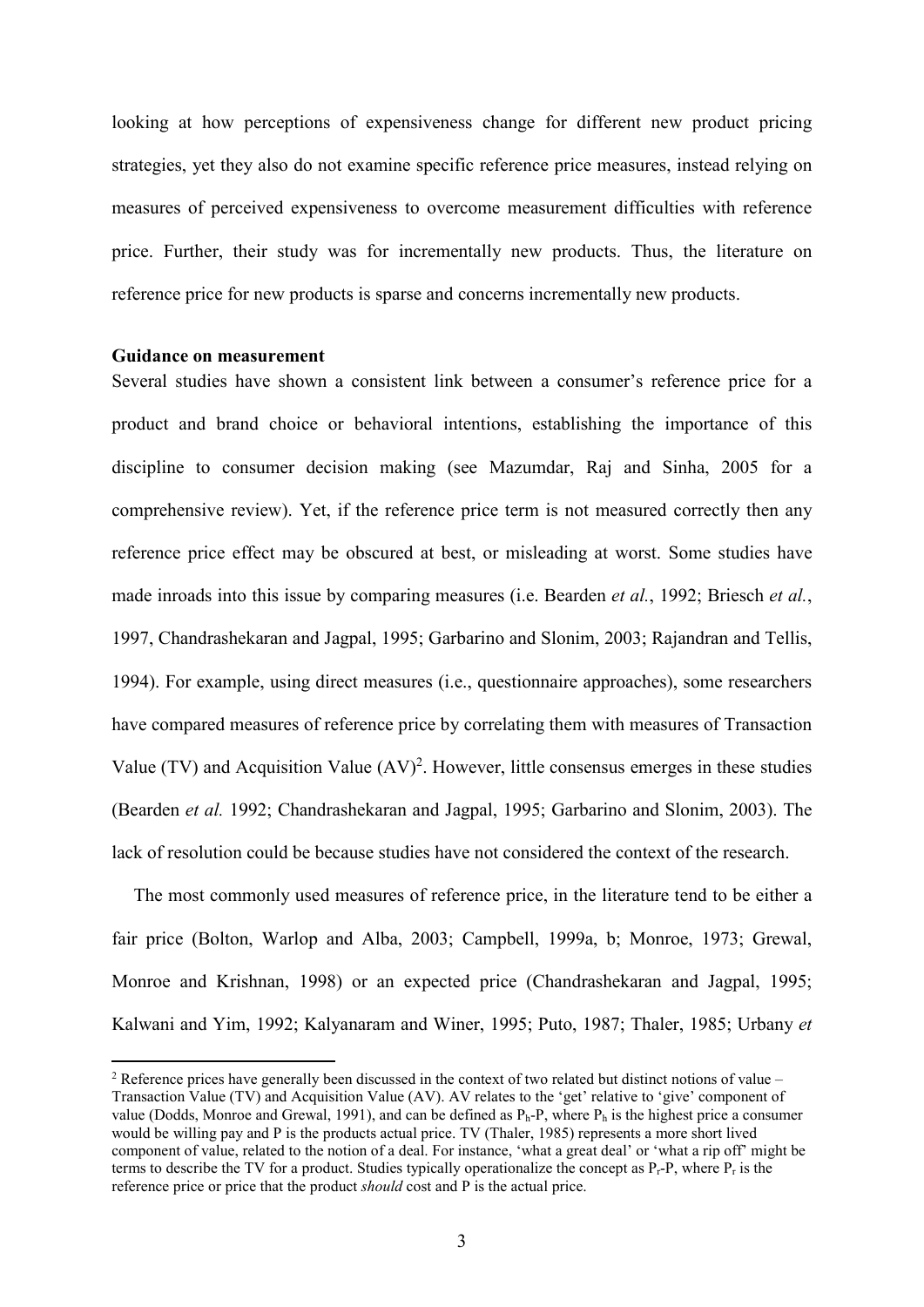al., 1997). We now try to gain more clarity on the concepts of fairness and expectations by reviewing key literature to distinguish between the two measures.

#### Distinguishing between fair and expected prices

The concept of fairness has attracted increased research attention in marketing and the social sciences (Campbell, 1999b; Kahneman, Knetsch and Thaler, 1986; Xia, Monroe and Cox, 2004) stemming from Thaler's (1985) seminal work into transaction utility, and relates to a normative belief about what a product should cost (Bearden et al., 1992 p. 630; Mazumdar, Raj and Sinha, 2005) based on judgments about what is reasonable, acceptable or just (Bolton, Warlop and Alba, 2003; Xia, Monroe and Cox, 2004). Xia, Monroe and Cox (2004) provide a more detailed discussion of the concept of fairness in their comprehensive review of the fairness construct and define fairness as "... a consumer's assessment and associated emotions of whether the difference (or lack of difference) between a seller's price and the price of a comparative other party is reasonable, acceptable, or justifiable" (p. 3). In essence, the concept of fair price relates to a normative concept of what the consumer believes the price should be for a product, as opposed to what the price is, or what they expect it to be.

Fair prices are distinct from competing models based on expectations which, by definition, relate to a positivistic belief about what the product *does* cost. For instance, Garbarino and Slonim (2003) propose that fair price will always be lower than expected price because consumers, without knowledge of the firm's actual profit margins, assume the firm is making a reasonable profit even at the lowest observed price. Typical models of expected price involve some average based on past prices with different time lags and different weightings (for a review of such models of expectations see Mazumdar, Raj and Sinha, 2005). That is, reference price is some function of past prices with adjustment for recency effects and reflects what is believed to be, rather than what should be.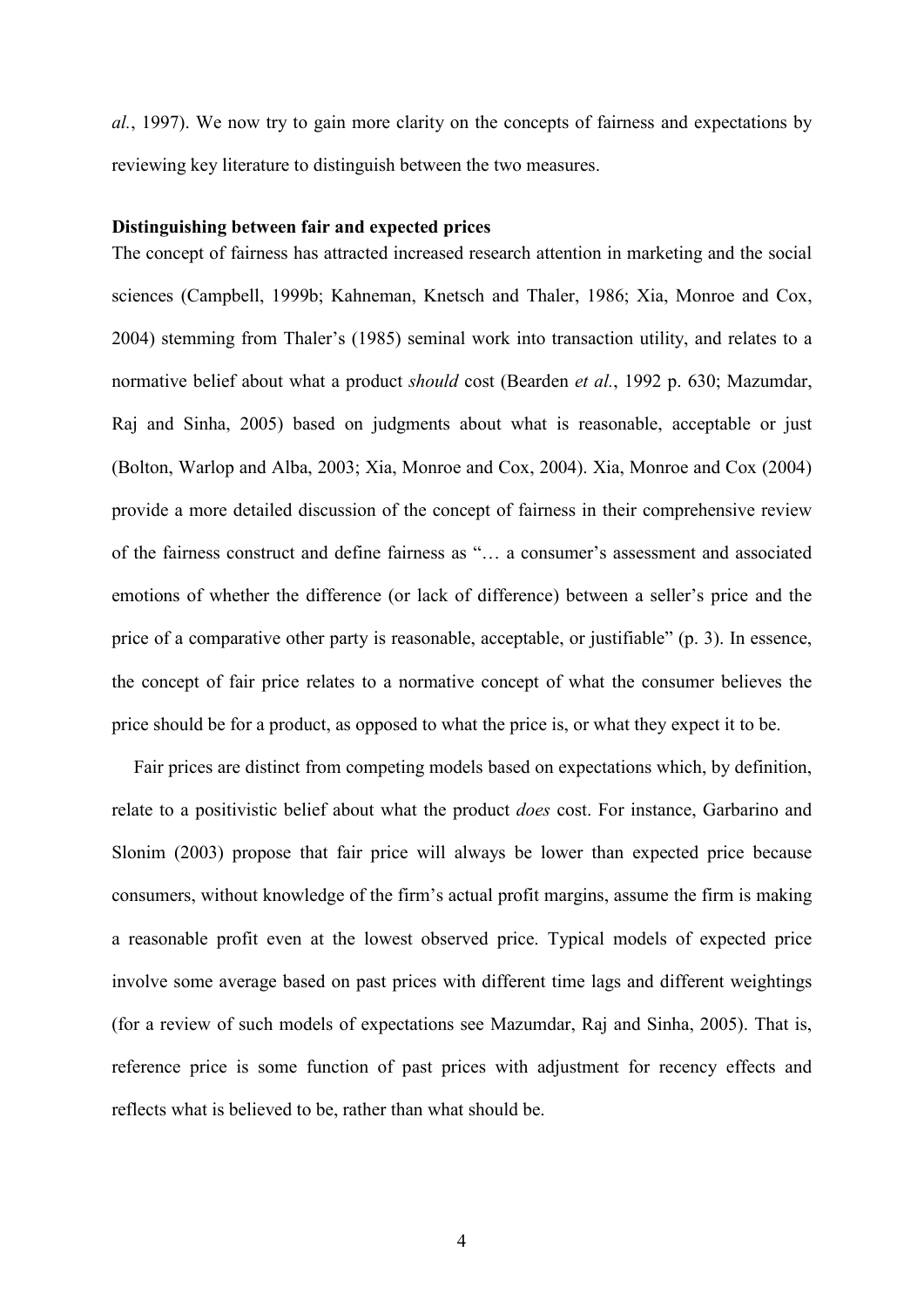The categorization literature, originating in the psychology of learning, is useful to help determine which reference price will be used in which situation. It suggests that consumers learn about new products by analogy with existing products, applying existing knowledge structures to radically new products (Gregan-Paxton and Roedder John, 1997; Moreau, Lehmann and Markman, 2001). This knowledge transfer process has been shown to significantly influence expectations about a new product category (Moreau, Markman and Lehmann, 2001), but it is unclear whether or not these processes extend to prices.

The learning mechanism appears to be moderated by the discrepancy between the new category and the existing category (Gregan-Paxton and Roedder John, 1997; Ozanne, Brucks and Grewal, 1992). Thus knowledge about price information for new products can be transferred from existing knowledge structures if the product is sufficiently similar. If consumer expectations about price are a function of past prices, then these expectations can be transferred onto existing products or incrementally new products. However, for newer, more innovative products, these knowledge structures are less transferable and consumers will have to rely on reference points other than their expectations, such as reference points associated with notions of fairness. This leads to the first two key hypotheses of this study:

#### $H<sub>1a</sub>$ : When perceived innovativeness is higher, fair price is more likely to be used as a reference price by consumers than expected price.

#### $H_{1b}$ : When perceived innovativeness is lower, expected price is more likely to be used as a reference price by consumers than fair price.

#### The effect of reference price belief strength

For radically new products, because consumers have less experience with the new category, they may also be less confident in their reference price perceptions, decreasing the weight they place upon their reference price estimates. The interaction between beliefs and belief strength has a long tradition in consumer research (Fishbein and Ajzen, 1975; Smith and Swinyard, 1983). Yet, it has received limited attention in the reference price literature.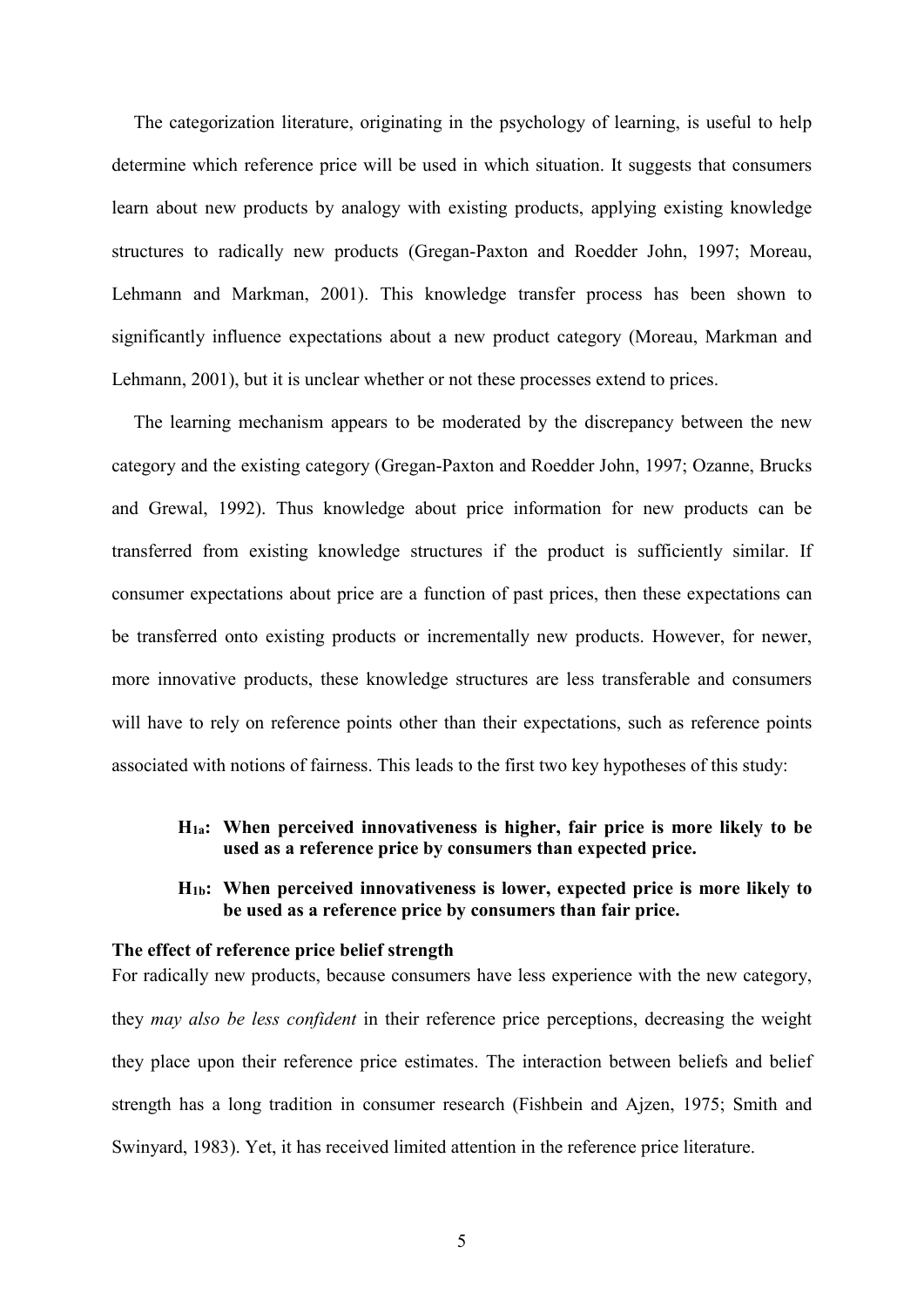Typical model specifications for prior research assume that some measure of brand choice or purchase intention is affected by a reference price term which is a discrepancy between actual price and the reference price. But what if a consumer is unsure what the reference price should be? Modeling of the reference price term in this sense assumes that beliefs are held with the same degree of confidence. Inclusion of confidence in such models may enhance the link between attitude and behavior when subjects are differentiated in terms of their confidence ratings (Smith and Swinyard, 1983). This is more likely to be the case for new as opposed to existing products. Subjects exposed to an existing product are likely to be more confident than subjects exposed to a newer product.

We can appreciate this intuitive relationship with a simple example. Suppose one consumer has a reference price for a product of about \$80. Suppose they are not highly confident in this reference price. They would be more willing to revise their reference price estimate on encountering an actual price discrepant from their reference price if they are not highly confident, concluding that they were 'wrong' anyway about their perceptions. Likewise, an individual highly confident about their reference price would be less likely to revise their reference price, and if discrepant from the true price, less likely to purchase.

In the reference price literature, confidence in reference price has been used to study consumer reactions but in different contexts to new products. For instance, Biswas and Sherrell (1993) find that consumers who are highly knowledgeable about a product category have more confidence in their price estimates. Vaidyanathan *et al.* (2000) find that reference price estimates do not affect purchase intention when consumers are highly price uncertain – they may wait and go and look for further information first. Similarly, Urbany et al. (1997 p. 46) make reference to confidence in internal price standards (although not measuring it explicitly), stating "...the more uncertain the consumer is about quality, the less confident he or she will be about the relevance of his or her initial reference price and the weaker the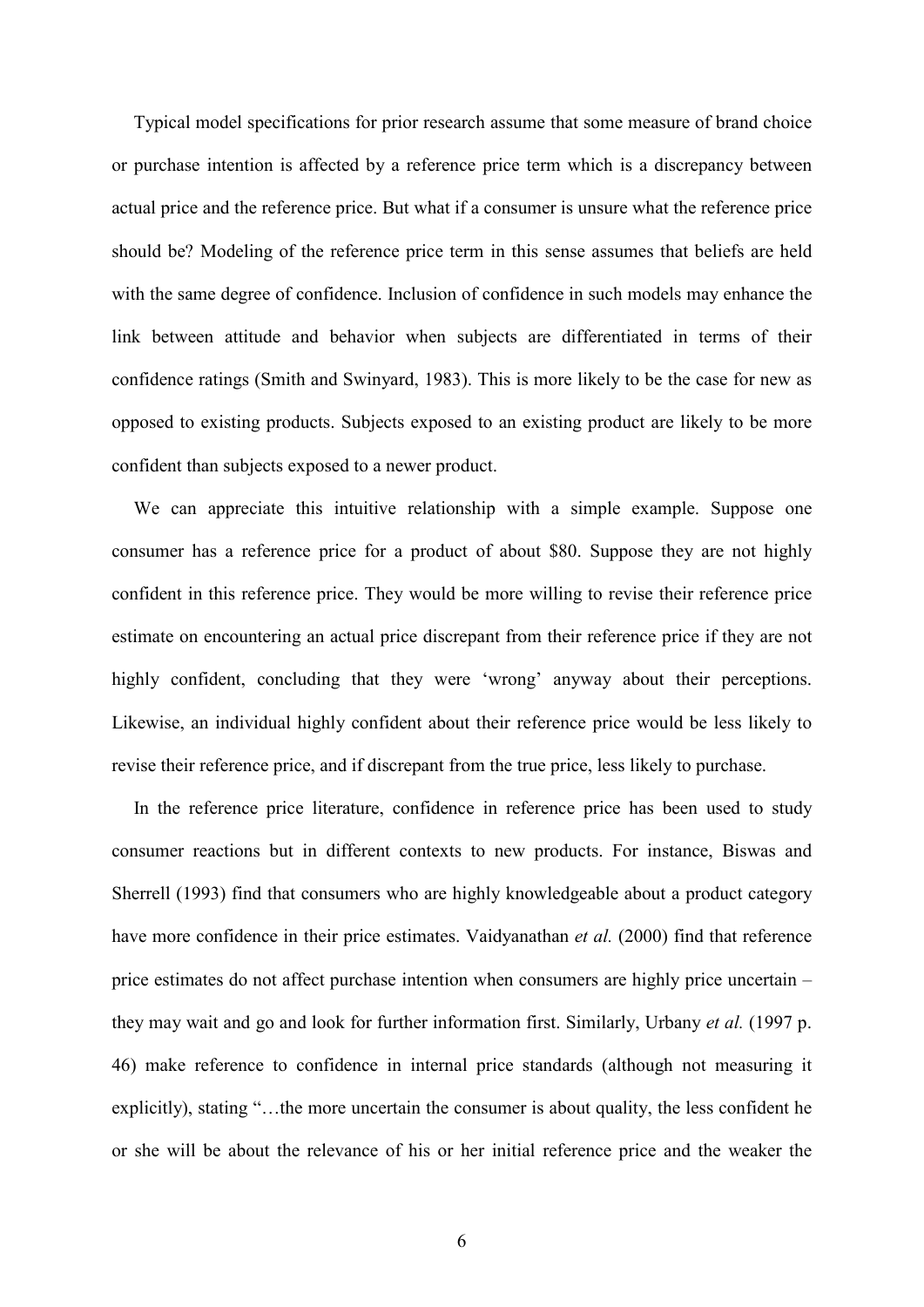transaction utility effect will be on purchase intention." In their study, confidence was used in the context of different product quality perceptions. In particular, if product quality perceptions are low then consumers are less likely to think a lower than expected price is a good deal and instead are more likely to think the product is of poor quality. Again, the implication is that confidence or belief strength is an important component of reference price models and mediates the reference price effect.

Reference price confidence has been treated in the literature more explicitly with regard to merchant supplied External Reference Prices (Biswas and Blair, 1991; Biswas and Sherell, 1993; Yadav and Seiders, 1998). In particular, most of these studies empirically test how consumers revise their internal reference price standards based upon ERP claims, finding that consumers are more likely to rely on ERP claims when they are less highly confident in their internal price standards, or have lower knowledge.

However, few studies have explicitly examined the association between internal price standards, confidence in these internal price standards, and how the two interact to affect TV, AV. No research has examined how this link manifests with respect to new product categories versus existing product categories, where confidence in internal price standards is likely to differ due to the relative newness of information. Based upon the extant literature, this leads to Hypothesis 2:

#### H<sub>2</sub>: For innovative products, variation in value perceptions will be better explained by including confidence in reference price models.

#### Method and instrument development

#### The experimental method in reference price research

An experimental study with hypothetical stimuli is suitable for this study into reference price perceptions for *new and existing product categories* because of the ability to control consumer experiences and the stimuli they are exposed to. A further benefit of this design is direct measurement of constructs, as opposed to inferred measurement. For scanner data,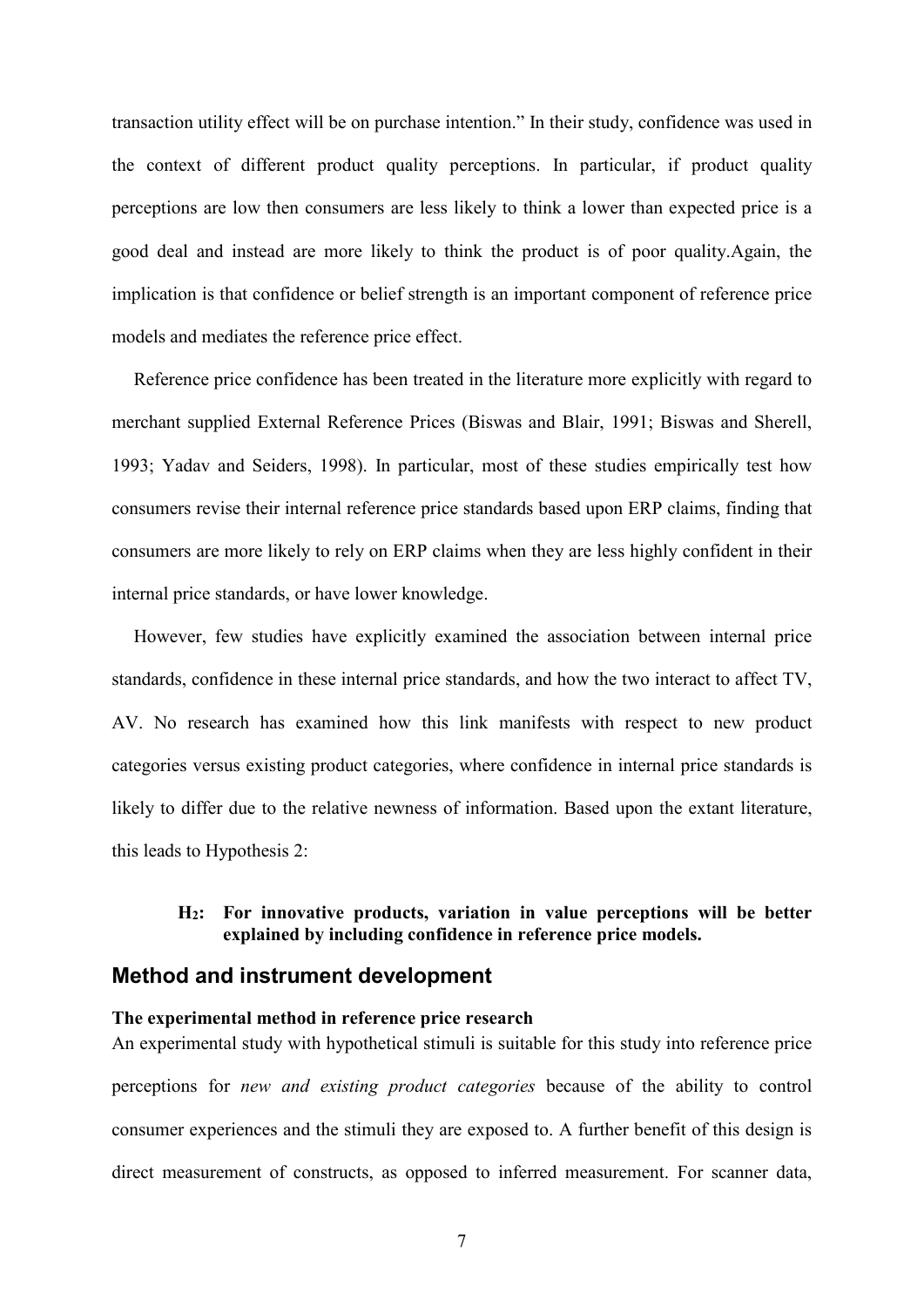modeling of the reference price term would lead to a price equal to the pioneer's price. Instead, a better way to determine what consumer perceptions really are at the initial stages of market entry would be to directly ask respondents.

Repeated calls to conduct reference price research under more controlled conditions have also been made in the literature. For instance, Rajendran and Tellis (1994 p. 31), in a scanner based study, advocate, "Experiments provide rigorous tests of the causes of reference price and are especially useful in developing theory". Likewise, Chang, Siddarth and Weinberg (1999 p. 190) state "Laboratory and survey work could be used to uncover the mechanisms that consumers actually use to form reference prices in different product categories".

#### **Experimental design**

The experiment was designed to compare responses given by respondents for an existing category to responses given by respondents for an innovative product category. Subjects were either asked their fair price perceptions or their expected price perceptions (2 experimental groups) and were exposed to an innovative new product category or an existing product category (2 experimental groups). This forms a  $2x2$  experimental design which was further replicated over two product categories for external validity.

To keep subjects from focusing on the price questions in the questionnaire, and to estimate the effects of the two reference prices independently, subjects were asked *either* their fair or expected price estimates depending on which experimental group they were allocated to (but not both). Too much focus on price could considerably bias the results of the study. Thus, independently measuring the two different reference price constructs limits the demand artifacts of carryover effects (Janiszewski and Lichtenstein, 1999). Though the experimental method offers a number of advantages over other research designs, a number of other challenges must be overcome to realistically construct the instrument.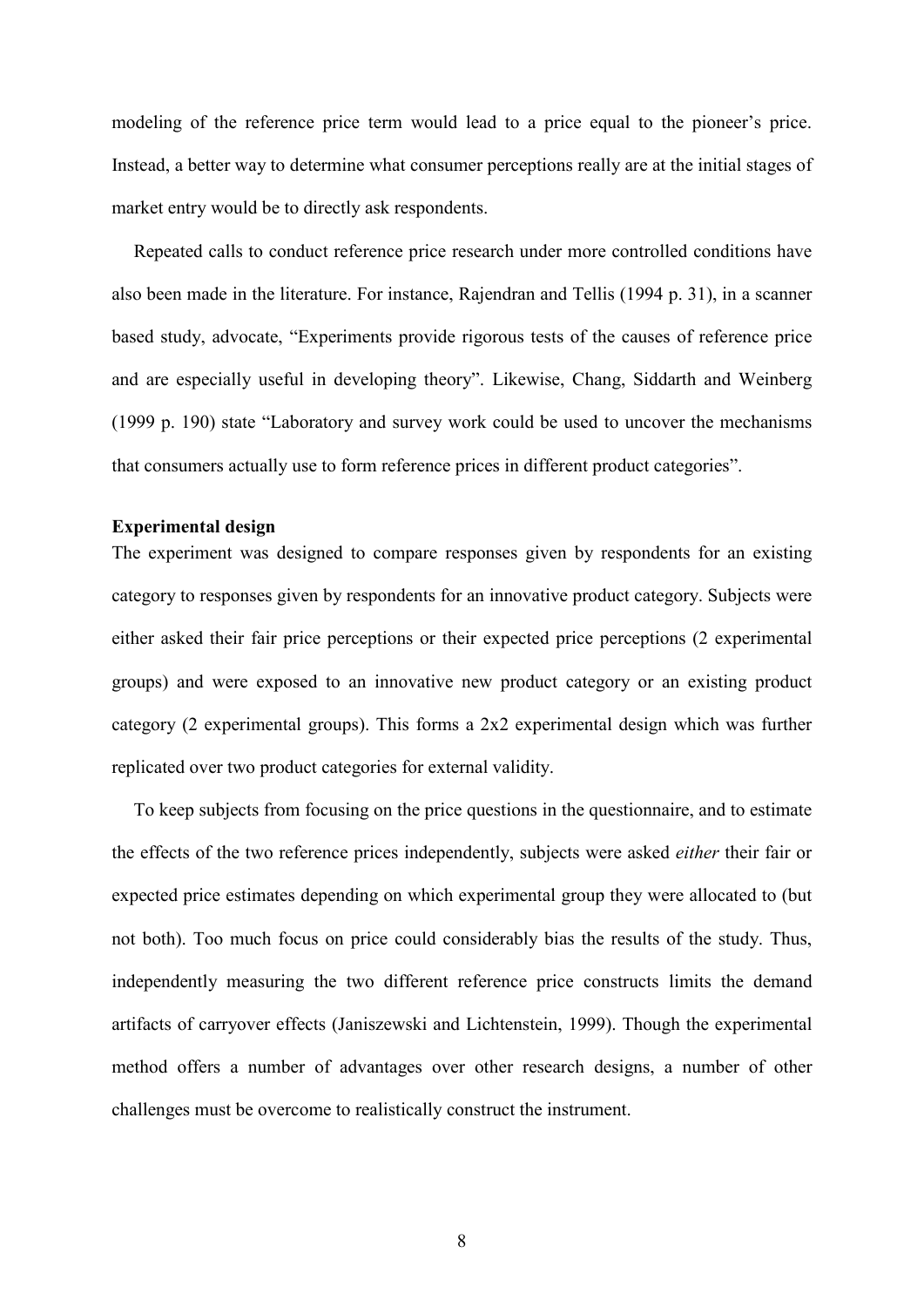#### The instrument

A key challenge in designing this experiment was to design an experiment which enabled comparison of measures between an existing and innovative product category. To reduce confounds these products could only differ in terms of how innovative they were perceived to be, whilst still maintaining the same basic functions and attributes.

The instrument involved simulation of an emerging market through exposure to product concept statements. Having been exposed to the product concept statements, subjects were then asked a series of questions relating to reference price and product perceptions. Similar procedures involving the simulation of a market have been successfully used in numerous other experimental studies in consumer behavior (see Carpenter and Nakamoto, 1989; Kardes et al., 1993; Moreau, Markman and Lehmann, 2001; Ozanne, Brucks and Grewal, 1992).

#### Stimulus design and the concept statements

To minimize potential confounds product categories for testing were selected and had to satisfy certain criteria including:

- Should be cheap enough to be accessible to most but not too cheap such that a  $\bullet$ respondent may just 'buy to try'.
- Should not be a product likely to involve a large degree of medical risk (i.e. a new pill)  $\bullet$ as respondents may simply not wish to buy the product due to the potential risk, thus distorting the reference price effect.
- Should be a category with which the sample have had some sort of experience because only limited information can be provided in the experimental concept statements.
- Should be a product category which is broadly applicable to the sample.

One challenge that emerged in selecting new products to test was finding a new product category that was sufficiently similar to an existing product category in all aspects, other than the innovative benefit being provided.

After brainstorming many possibilities of product categories and possible innovations within them, the final two product categories, which to us best satisfied the above criteria,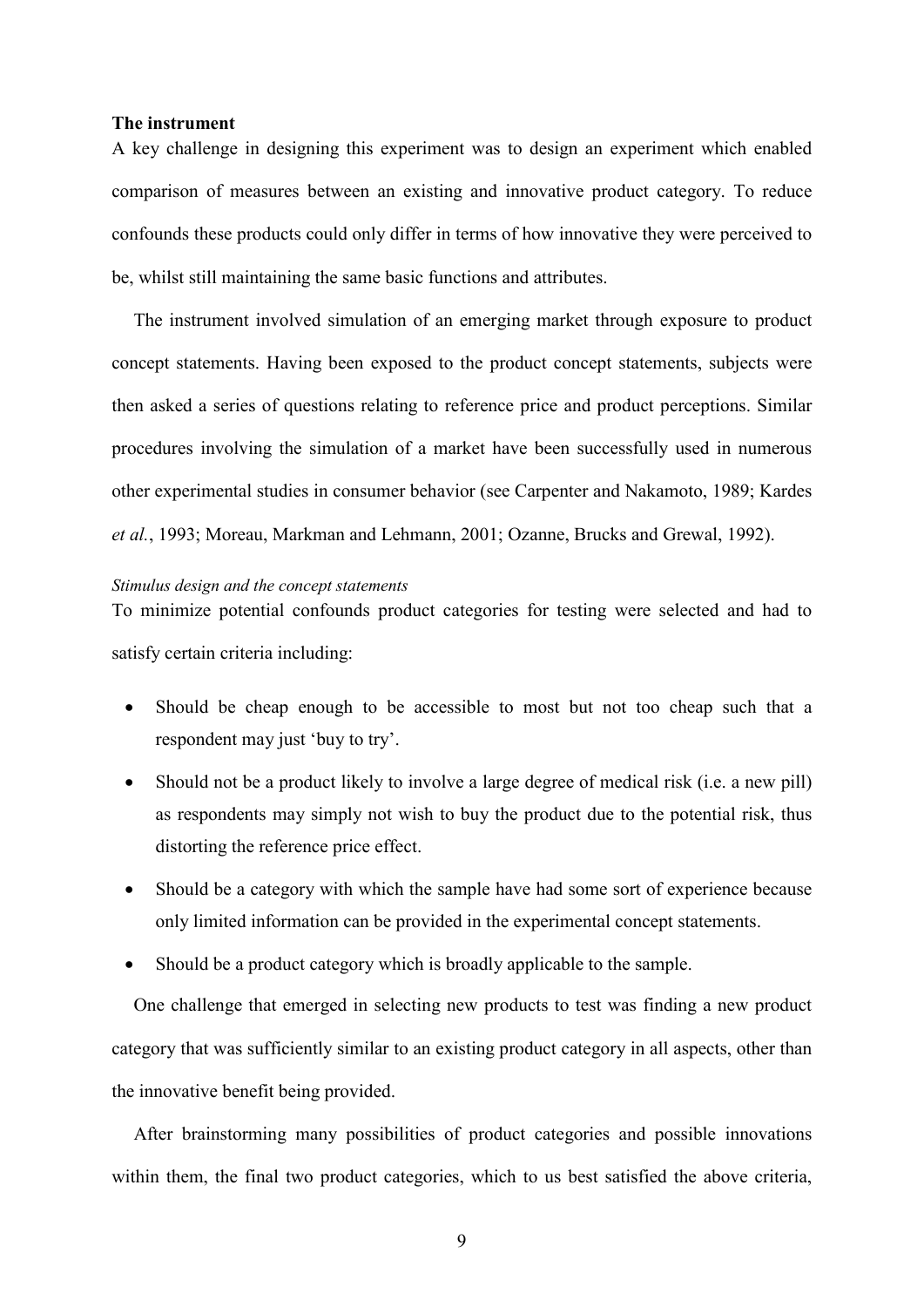were a new sunscreen – Super Sunscreen – and a new set of earphones – Sonicphones XD-37. Novel brand names were chosen to control for familiarity and prior knowledge (Kardes et *al.*, 1993). The products representing the existing manipulations were designed from products which currently exist in the market. The products representing the innovative manipulations had the same attributes as the existing manipulations but differed on one attribute. For the innovative sunscreen this attribute was 8-hour protection versus standard 4-hour protecting sunscreens. For the innovative earphones this attribute was a wireless connection using Bluetooth technology versus standard earphones which are connected with wires. These attributes were further tested as a manipulation check.

To achieve the experiment's objectives, the choice of products was driven by the need to have two products that differed only in terms of perceived innovativeness. This meant these specific products within the selected categories had to be different enough to be perceived as *innovative* versus *existing*, yet not too different such that they were perceived as performing two separate functions. Such a great difference would lead to confounds caused by multiple differences in product attributes, and may mean consumers have no reference price at all. Moreau, Lehmann and Markman (2001) present a similar scenario by showing this can be done by allowing the innovative product to differ on one major attribute, termed an immutable attribute. The immutable attribute is the attribute in the innovative product that is responsible for differences in consumer perceptions of degrees of newness.

Through several pilot studies and in-depth interviews with respondents, the concept statements for Super Sunscreen and Sonicphones XD-37 were drafted. To minimize confounds, they only differed in the following ways: i) The text of the second paragraph for the innovative treatment, which identified and explained the innovative aspect of the product. Other than this paragraph the descriptions were exactly the same, except for one other word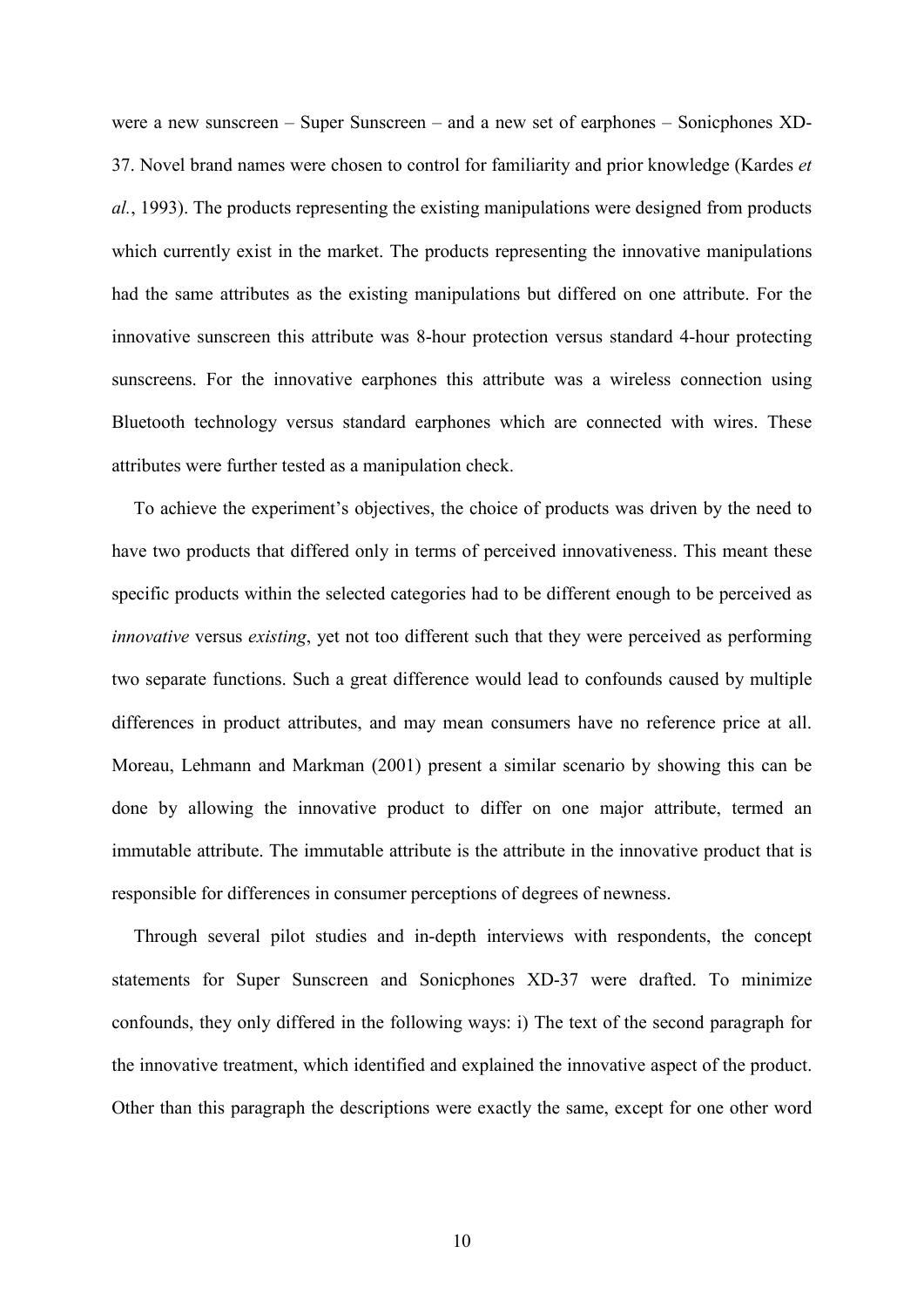in the first line which identified the innovative product as being new. ii) The price innovative products are more expensive than established products.

Following Niedrich, Sharma and Wedell (2001), the prices of the existing products were selected to be representative of marketplace prices, having surveyed several pharmacies and electronic shops in the local area. The modal price was \$15.95 (per 250ml) for the existing sunscreen and \$49.95 for the existing earphones. The prices for the existing products could not be used for the innovative products because, by definition, the innovative products offered consumers a greater benefit and as such should be priced more. Further, a seemingly 'low' price for the innovative products would bias purchase intention, signifying a deal. A convenience sample of websites, surveying the price of innovative products in the sunscreen and earphone categories was conducted. Taking an average of prices of innovative products revealed that for the sunscreen category, innovative sunscreens were generally priced at around 80% more than the existing sunscreen in this experiment, and the innovative earphones were generally priced at around 125% more than the existing earphones in this experiment. Thus, the price charged for the innovative sunscreen was \$28.95 and the price charged for the innovative earphones was \$109.95, rounded for consistent price endings (Stiving and Winer, 1997; Thomas and Morwitz, 2005).

#### Measurement

Measures of transaction and AV were adapted from Urbany et al. (1997) and Bearden et al. (1992). The measures for TV were three seven point scales with bipolar adjectives (low-high, inexpensive-expensive, underpriced-overpriced) following the statement "Compared to what I expect [brand name] would normally sell for, the advertised price of [brand name] is.....". The measures for AV were three seven point scales measuring consumer value perceptions illustrated by, "Overall, the price of [brand name] is....." anchored by very poor value for money and very good value for money.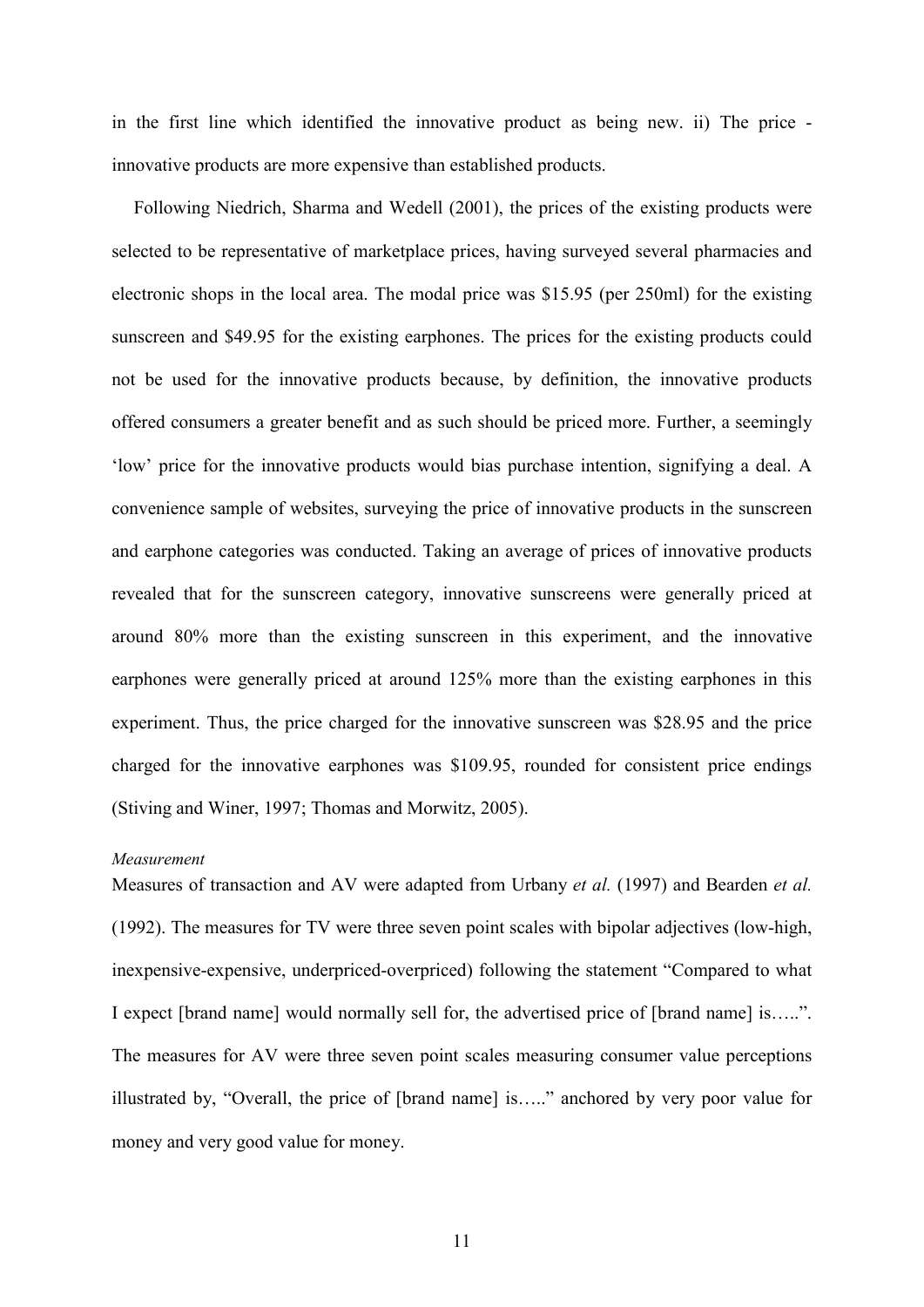Measures for behavioral intentions were also taken from past research (Bearden et al., 1992; Urbany et al., 1997) and refined for testing. The initial scales from these studies were used but, as the Cronbach's Alpha for these items was so high during pretesting (i.e. 0.972), this would confirm some of the qualitative comments made by subjects that the scales were repetitive. Therefore, in the interests of parsimony and creating a shorter questionnaire with no apparent loss of accuracy, three of the initial four items were deleted (Rossiter, 2002), leaving the following statement "Please indicate how likely or how certain you would be to purchase this product" anchored by very unlikely to very likely.

Measures of expected price, fair price and highest price were open ended questions asking respondents "What is your best estimate of a fair price for this product?", "What do you expect to pay for this product?" and "What would be the highest price you would be willing to pay for this product?".

The scale for confidence in reference/highest price was a single item seven point numerical scale asking respondents how confident they were in the price estimates they gave, anchored by not at all confident to very confident (Vaidyanathan et al., 2000).

For the manipulation check, innovativeness was measured using a 7-point single item scale, adapted from Olshavsky and Spreng (1996) asking "How innovative is [brand]" anchored by 1 (minor variation of an existing product) and 7 (completely new product).

For the product category knowledge covariate, the multi-item scales used by Cowley and Mitchell (2003) were used. Respondents were asked how much knowledge they had about the category and how familiar they were with it. These scales were anchored by 1 (not very knowledgeable/familiar) and 7 (very knowledgeable/familiar).

#### **Sampling**

The experiment was promoted in undergraduate and postgraduate marketing classes at a metropolitan university. Participation was voluntary but encouraged with incentives. The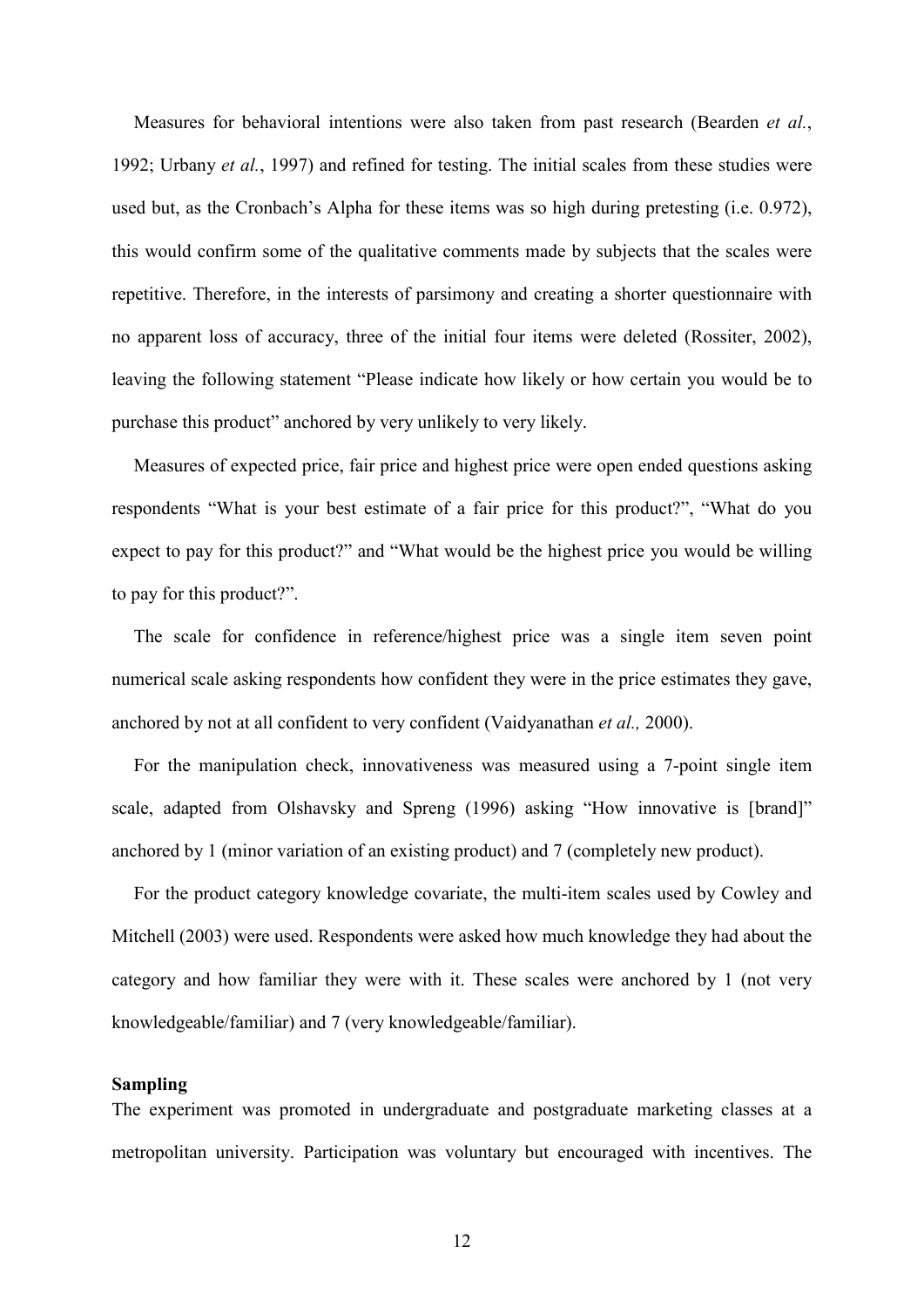student sample is justified for three main reasons: i) The product being studied is a product applicable to the student market. ii) The sample under investigation is likely to be more homogenous than a more 'representative' sample of the population (Peterson, 2001). iii) When first testing causal relationships it is the effect of a certain manipulation which is of interest to researchers, not so much the generalizability of the effect (Kardes, 1996). Further, studies using similar procedures and with similar objectives often use a student sample (see Carpenter and Nakamoto, 1989; Grewal, Monroe and Krishnan, 1998; Kardes et al., 1993). The final sample size totaled 276 and was allocated evenly across treatments.

#### **Stimulus administration**

The experiment was advertised on course websites with a number of prizes as incentives. Subjects were told that if they wanted to participate to follow a hyperlink from their course website. This directed them to an external web page where they were briefed on the broad purpose of the experiment and the prizes for participation.

Subjects were told to imagine they were purchasing a new product and to read the product descriptions carefully. Brevity of the concept statements was a key concern to reduce respondent fatigue. Subjects were then asked to answer questions relating to the product's innovativeness and their reference price perceptions. Then subjects were exposed to the price of the brand and asked further questions relating to their value perceptions, purchase intentions and product knowledge. Finally, some basic demographic questions were asked.

Respondents were unaware that this was an experiment and it was promoted as a survey. A broad explanation for the purpose (i.e. to study product perceptions) was provided, but the specific purpose was not made known to them to reduce demand artifacts.

A web experiment was used as it provided a number of potential advantages over a paper and pencil experiment. Firstly, subjects were not forced to participate during class time, suggesting less reluctance to answer honestly. Subjects were also able to proceed at their own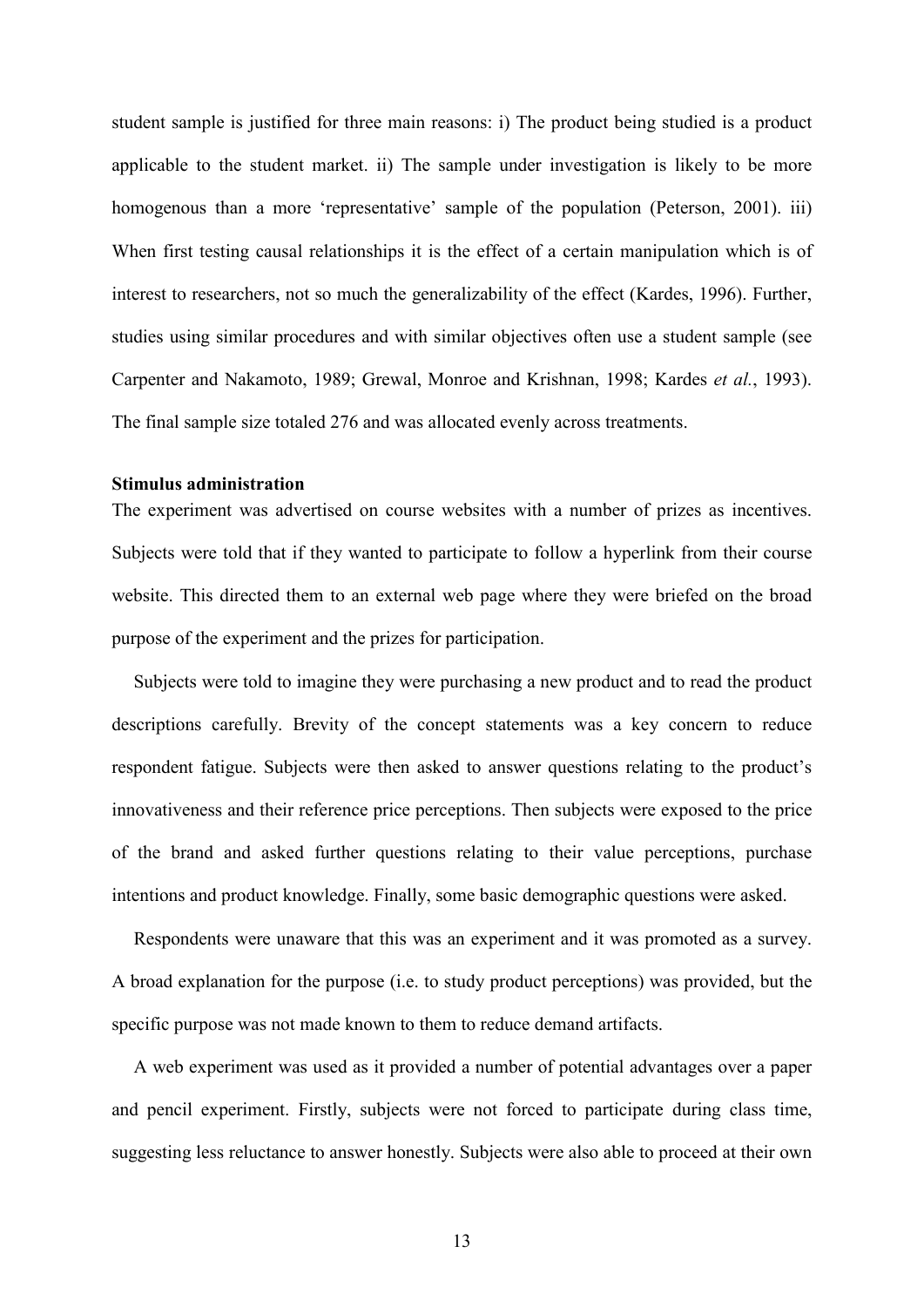pace suggesting more accurate answers. In addition, using the 'Full Window' Java Script code, subjects were unable to move back and forth in the experiment. After clicking the 'Next' button on the introductory web page Java Script code was activated that randomly assigned each participant to one of the treatments.

#### **Analysis**

#### **Reliability and validity**

For the multi-item scales (i.e. TV, AV and product category knowledge) all Cronbach's Alpha values were above 0.85 providing evidence of internal consistency. For the TV and AV scales exploratory factor analysis was performed producing two empirically distinct factors in the way hypothesized.

#### **Manipulation checks for innovativeness**

Mean innovativeness for the existing earphones was 3.35, and for the innovative earphones was 4.96. Mean innovativeness for the existing sunscreens was 2.94, and for the innovative sunscreen was 4.50. Independent samples t-tests indicated that these differences were statistically significant (earphones:  $t_{151} = -6.683$ , p=0.000; sunscreen:  $t_{159} = -6.382$ , p=0.000), confirming differences in perceived innovativeness between the treatments.

#### Hypotheses 1a and 1b - Determining the best measure of reference price

To analyze  $H_{1a}$  and  $H_{1b}$ , correlation coefficients were calculated for each measure of reference price with the scaled TV measure for each of the experimental conditions (Bearden *et al.*, 1992). Given the model predicts TV is a direct function of reference price, then the reference price measure which correlates most highly with the scaled measure of TV will be the better measure of reference price. The final correlation coefficients are presented in Table I, with the significance value from comparing the coefficients directly beneath the pair of coefficients under comparison.

#### **TAKE IN TABLE I HERE**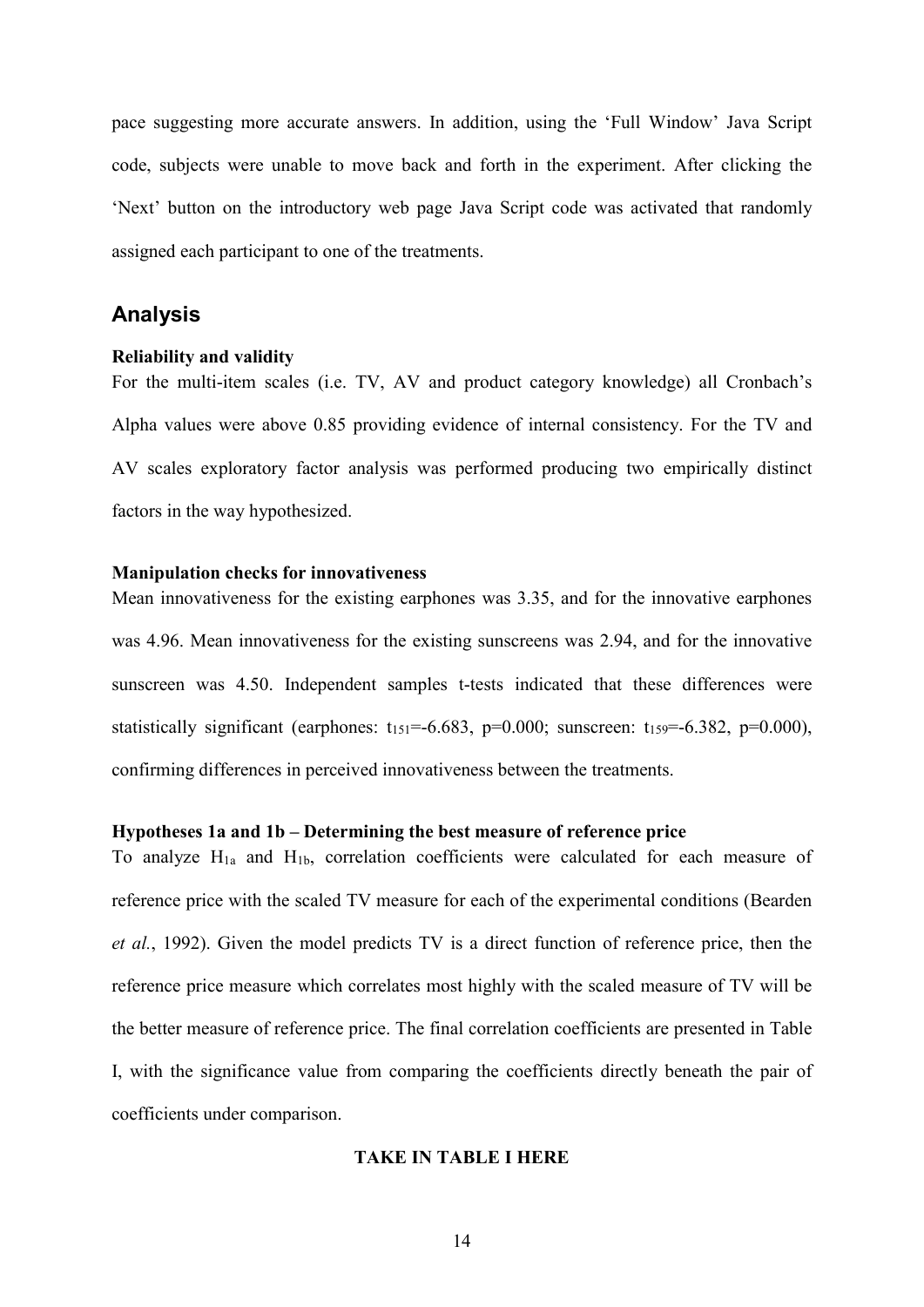For  $H_{1a}$  the assertion that fair price is a better predictor of TV than expected price is strongly supported by both product categories. The coefficient for fair price is higher than the coefficient for expected price for both the earphones (i.e. corr<sub>fair</sub> =  $0.806$ ; corr<sub>exp</sub> =  $0.550$ ) and the sunscreens (i.e. corr<sub>fair</sub> =  $0.829$ ; corr<sub>exp</sub> =  $0.322$ ) and these differences are statistically significant using Fisher's Z-transformation (Cohen and Cohen, 1983 p. 53).

An alternative explanation for the results in  $H_{1a}$  could be that fair price is a better predictor of TV, regardless of whether the product is innovative or existing. Thus  $H_{1b}$  extended  $H_{1a}$  by stating that expected price is more likely to be used as a reference price than fair price for existing categories. For the sunscreen data, this assertion is strongly supported. The coefficient for expected price is higher than the coefficient for fair price (i.e. corr<sub>fair</sub>.  $= 0.573$ ;  $\text{corr}_{\text{exp}}$  = 0.821), and this difference is statistically significant. For the earphones data the coefficients are in the predicted direction with the coefficient for fair price lower than the coefficient for expected price (i.e. corr<sub>fair</sub>. =  $0.674$ ; corr<sub>exp.</sub> = 0.737). However, this difference is not statistically significant. Thus, there is clear support for  $H_{1b}$  for the sunscreen data but no statistically significant support for the earphones data.

#### Hypothesis 2 – The effect of reference price confidence

 $H<sub>2</sub>$  was analyzed by calculating correlation coefficients for the reference price terms and the scaled measures of TV and AV and comparing these to the correlation coefficients calculated using reference price belief strength as an interaction term. Of the coefficients calculated, 28 of the 32 were statistically significant. These correlation coefficients are compared in Figure 1 for the existing category.

#### **TAKE IN FIGURE 1 HERE**

Figure 1 compares the coefficients for reference price and reference price multiplied by confidence with TV (top half of the graph) and AV (bottom half of the graph) for the existing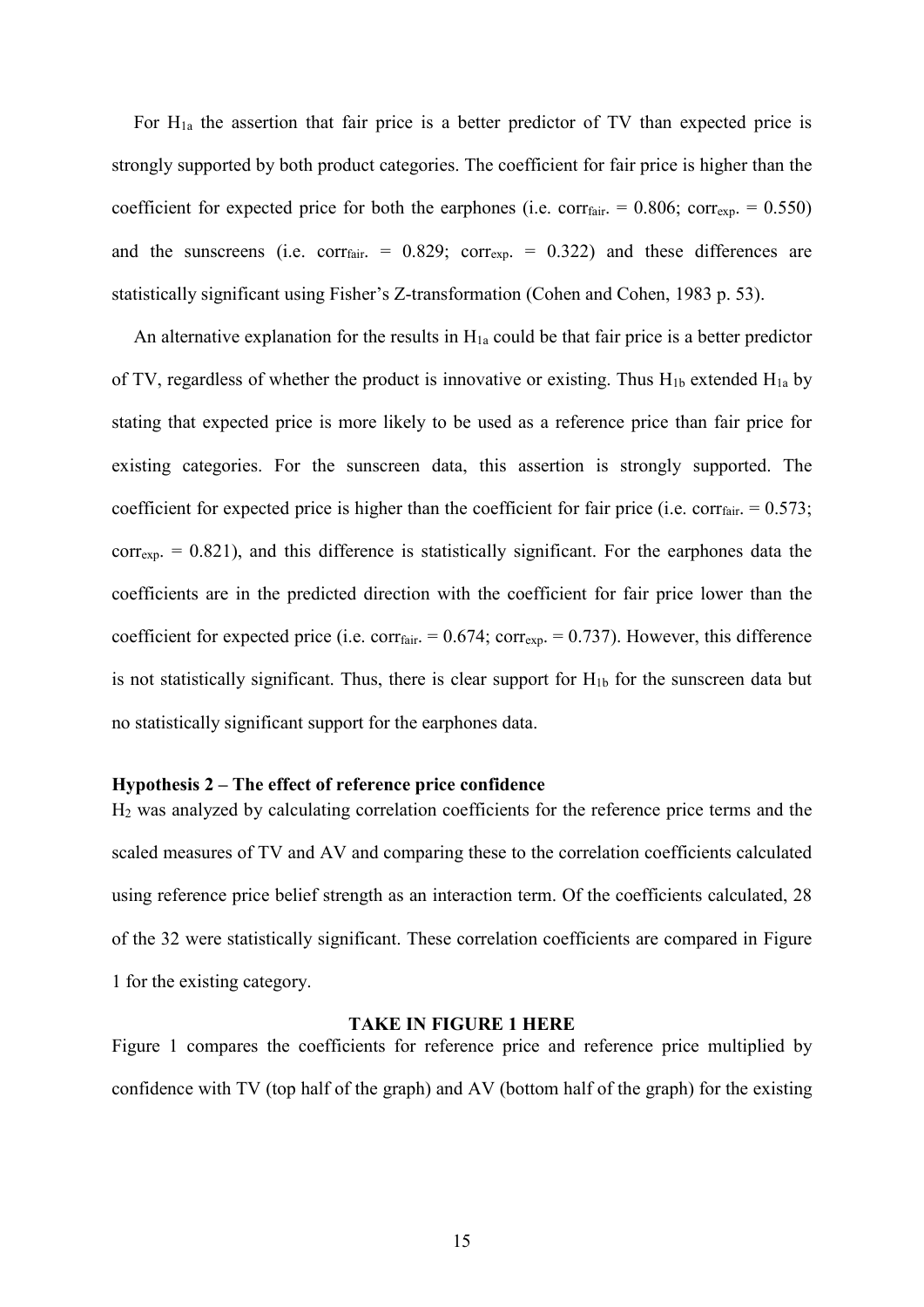products<sup>3</sup>. The first four groups are for the earphones data and the final four groups are for the sunscreen data. A visual comparison of the coefficients suggests they are relatively similar. There does not appear to be any difference in predictive power by adding the confidence term to the equation for the existing products. This is what we would expect because these correlations are for the *existing* product categories. The difference between correlations was statistically compared, using Fisher's Z-transformation, and there was no statistical difference between the coefficients. We now compare correlation coefficients for the innovative product categories in

Figure 2.

#### **TAKE IN FIGURE 2 HERE**

For the innovative products there now appear to be some differences in predictive ability by multiplying reference price by confidence. However, these differences are somewhat inconsistent. For instance, when correlating with AV, in groups 22 (earphones) and 21 (sunscreens), including confidence improves the predictive ability of reference price. However, for group 12 (earphones) and group 11 (sunscreens) the coefficients appear to be very similar again. Likewise, the pattern for correlations with TV also appears to be inconsistent. For instance, for group 21 (sunscreens) including confidence improves the predictive ability of reference price. Yet with groups 22 (earphones) and 11 (sunscreens), including confidence detracts from the explanatory power of reference price. Again, the difference between correlations was statistically compared using Fisher's Z-transformation but the results were inconsistent. Three of the pairs of coefficients were statistically different, with a statistical difference in the predicted direction for one pair but also a statistical difference for two other pairs, but in the incorrect direction. Thus the results are inconclusive, disconfirming  $H_2$ . There is no strong evidence to show that including confidence improves or detracts from explanations of value perceptions.

<sup>&</sup>lt;sup>3</sup> The coefficients for TV have been given negative signs for ease of comparison.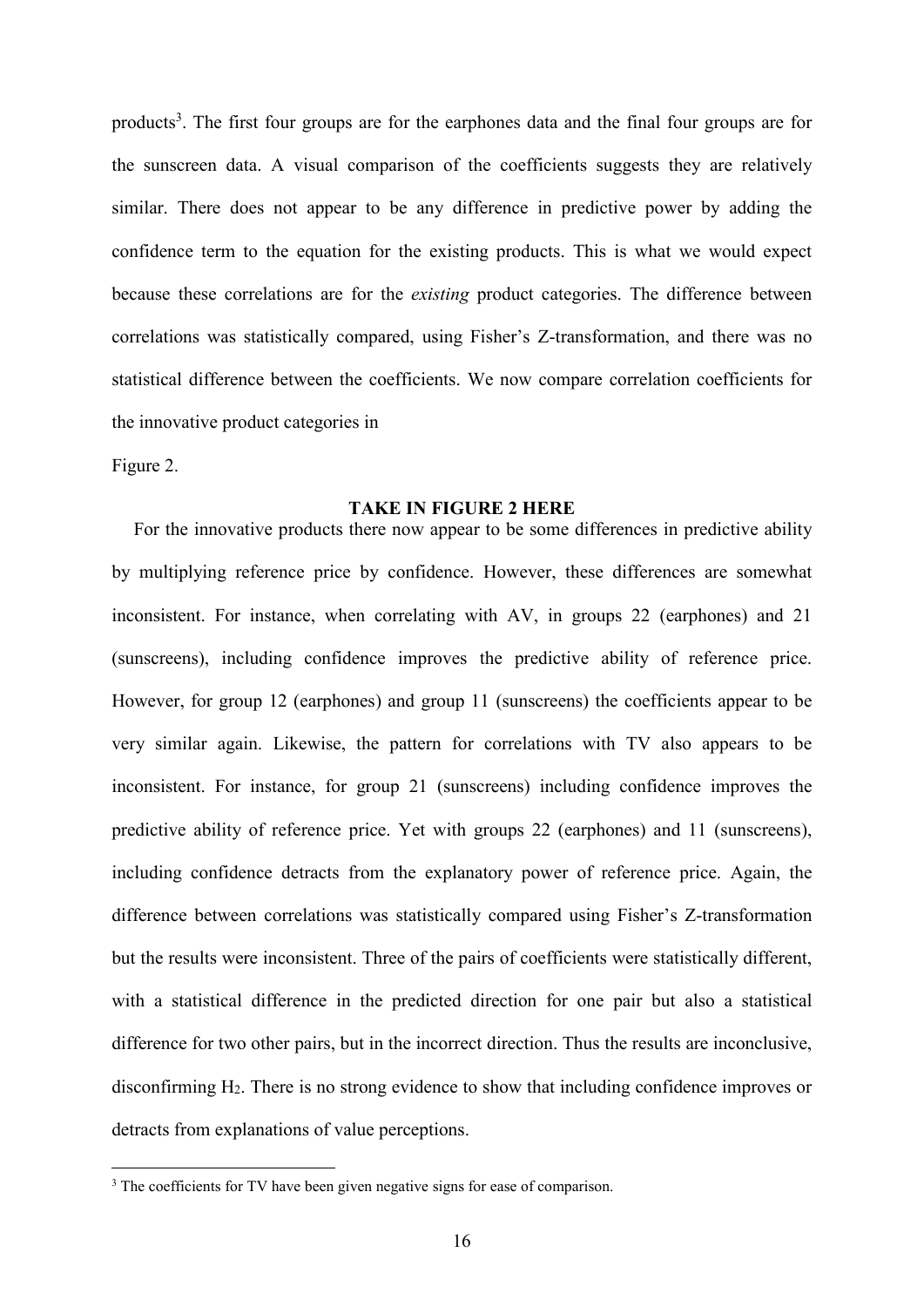#### **Discussion and implications**

#### Measures of reference price for new product categories

This is the *first* study to provide empirically tested theory on the use of reference price measures for a specific context, in this case for new products.  $H_{1a}$  and  $H_{1b}$  were confirmed for the sunscreen and the earphones data and provided evidence that expected price was a better predictor of purchase intention than fair price for the existing products and fair price was a better predictor for the innovative products. These findings are consistent with prior research which suggests reference price utilization is product category specific (Lowengart, 2002; Slonim and Garbarino, 1999; Yadav and Seiders, 1998). This is important and *stresses the* need to consider contexts as opposed a to a 'one size fits all' approach. It appears that consumers go through different processes when assessing value for new and existing products and understanding these better is important in influencing these value perceptions.

In light of the findings this would suggest that managers should focus on promoting the fairness of a new product's price in the initial stages of its introduction and then as the product becomes more established in the market should try to manage consumer expectations of its price. Ways of promoting fairness might involve emphasizing the high cost of R&D and the benefits of the new product over the prior product generation, to promote dual entitlement (Campbell, 1999a, b; Kahneman, Knetsch and Thaler, 1986). For many products consumers may not understand all the costs involved, such as for pharmaceuticals with huge direct and indirect costs (i.e. the costs of drug development that failed) generally not visible to consumers. This could be done through catch lines such as "we spend a lot on developing our products to benefit you".

#### The role of confidence and reference price perceptions

Including confidence in models of reference price effects for innovative products does not significantly *add* to the explanation of variability in value perceptions and in some cases even detracts from the explanatory power of reference price. While the study does not test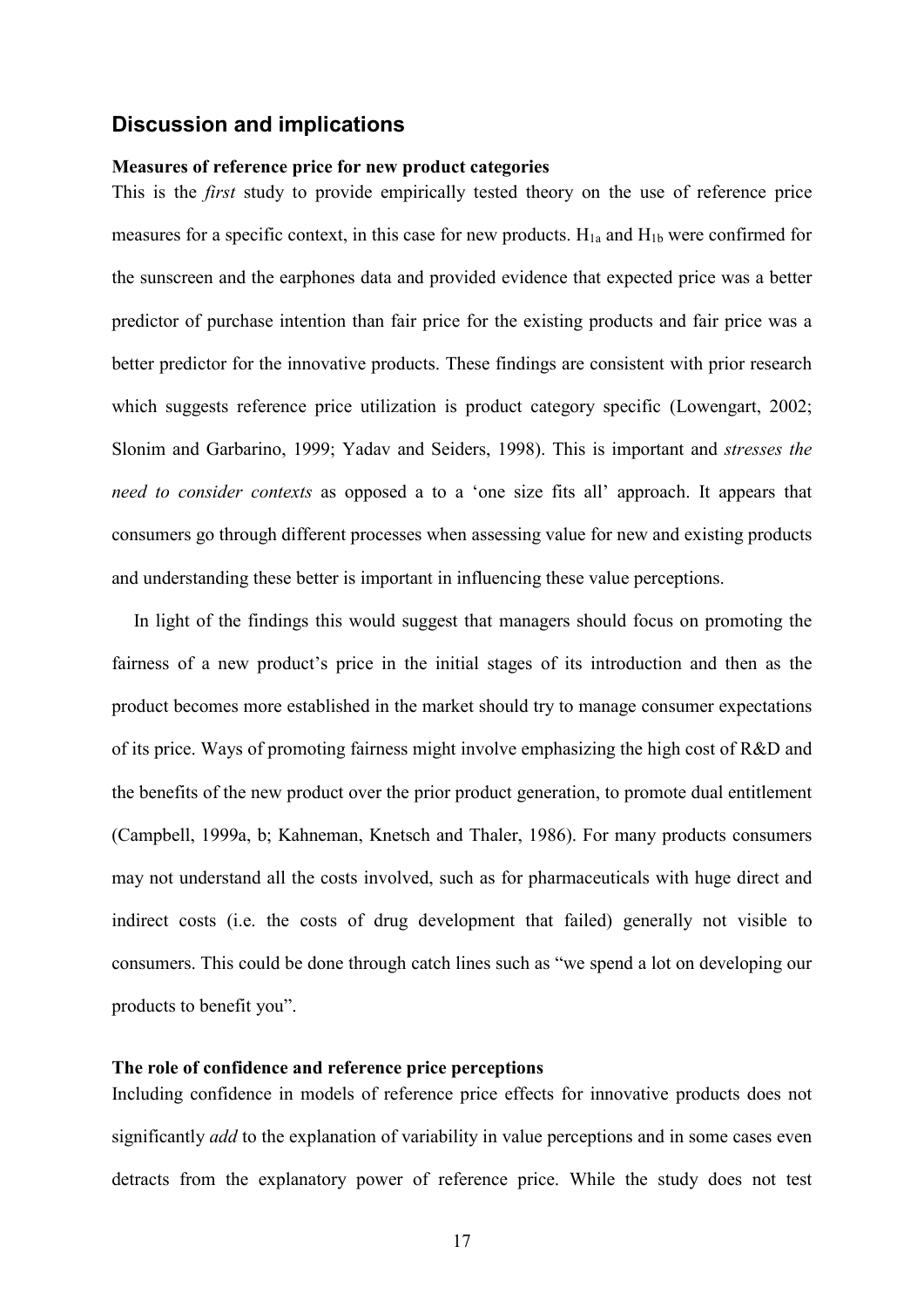explanations for this result, we now speculate as to what is happening. One explanation could be related to measurement issues. For instance, an incorrect measure of confidence or product category knowledge. However, this is unlikely because we find, consistent with prior research (i.e. Biswas and Sherrell, 1993), a moderately strong, statistically significant correlation between confidence and product knowledge, indicating convergent validity (i.e. earphones:  $corr = 0.481$ ; sunscreens:  $corr = 0.350$ ).

Additionally, Urbany et al. (1997) state "TU may be influential only in ... situations in which consumers are relatively confident in their quality and price expectations". This study finds that TV is useful, to some degree, regardless of confidence. However, in situations of high confidence TV does seem to be a *better* predictor of purchase intention than when respondents have low confidence, as predicted by Urbany et al. (1997). To test this assertion the lower and upper quartiles of the confidence measures were calculated for the earphones and the sunscreens to reflect low and high confidence. The data set was segmented by confidence and the influence of TV on purchase intention was calculated with bivariate correlation coefficients. The coefficients for the high confidence respondents (earphones: corr=-0.598, p=0.000; sunscreens: corr=-0.712, p=0.000) were higher than the coefficients for the low confidence respondents (earphones: corr=-0.349, p=0.029; sunscreens: corr=-0.541,  $p=0.000$ ). These findings substantiate the comment made by Urbany *et al.* (1997) because TV is a better predictor of purchase intention for high confidence respondents than low confidence respondents, although these differences are not statistically significant. Thus, comparison of the fundamental linkages in the model with other areas of research suggests sound measurement of the constructs.

Another explanation could be that the confidence ratings tended to be relatively constant with very little variance. If this were the case then this would account for the generally small, insignificant differences when confidence was used. However, the distribution of responses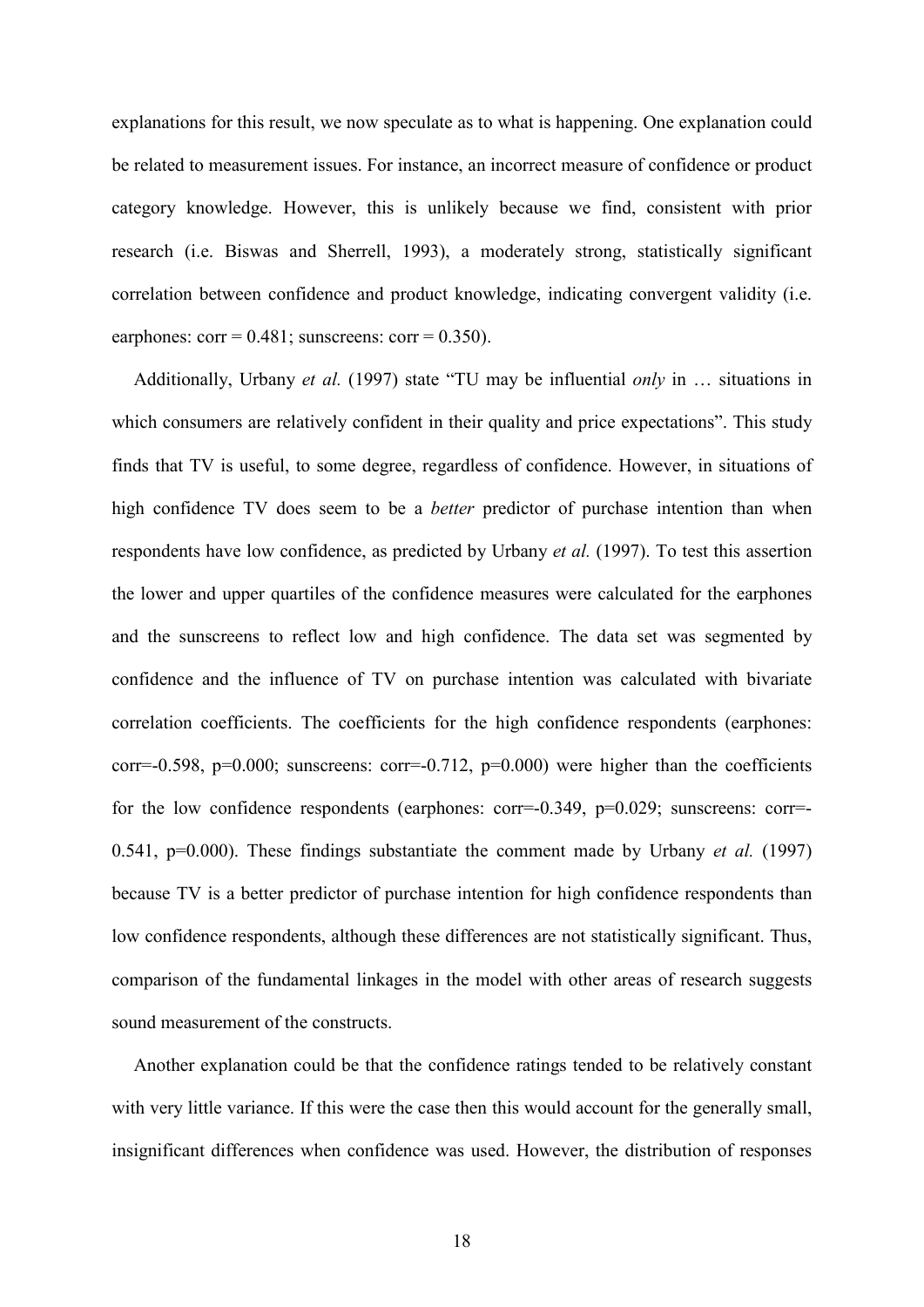and the standard deviations for confidence for both the earphones and sunscreens data exhibited a wide spread with no obvious clustering. Yet another explanation for the results could be that confidence did not differ between the existing and innovative categories as expected. Indeed an examination of mean confidence by level of innovativeness showed that confidence did not differ between the innovative and existing product treatments. The means for the confidence measures were all relatively high and exhibited small differences but these were statistically insignificant. Given these results, perhaps the confidence construct might be less useful than originally supposed if consumers tend to be overly confident of their perceptions in spite of low actual knowledge (Alba and Hutchinson, 2000; Harvey, 1998; Tversky and Kahneman, 1974). Indeed, Harvey (1998) points out that decisions makers are often overly confident and keen to make predictions about events which they know nothing about. Likewise, Alba and Hutchinson (2000 p. 123) state "overconfidence is indeed a robust phenomenon". That is, a consumer might think they know more about a product category than they actually do, accounting for the discrepant results. After all, only *perceived* confidence *(i.e. self reported confidence)* was measured.

In sum, it appears that using confidence in models of reference price does little to add to the explanatory power of the model across different levels of innovativeness. This is not to discount confidence in models of reference price because it clearly shares important associations with product category knowledge. However, it appears that intent to purchase within a category is correlated with knowledge about that category (i.e. earphones: corr=0.283,  $p=0.000$ ; sunscreens: corr=0.312,  $p=0.000$ ). Thus it is not confidence which moderates TV between the existing and innovative categories, but rather perceived product category knowledge – a distinct but somewhat related construct.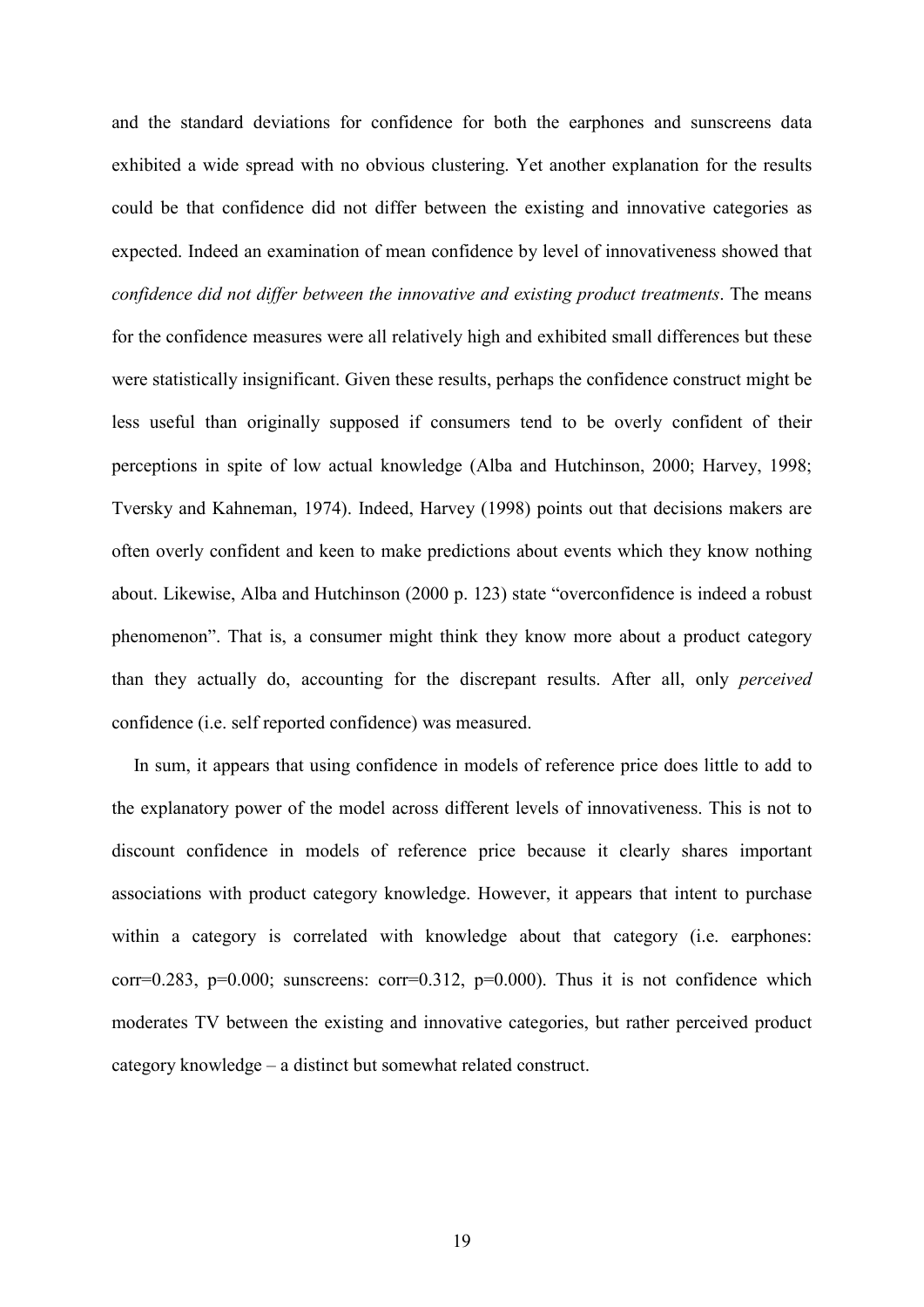#### Limitations and future research

The experimental method offers a number of advantages over research methods used in prior research, particularly in the new product context. However, due to the experimental nature of this study, it is limited by external generalizability from artificial simulation of an emerging market. Likewise, the student sample used, whilst likely to be homogenous, is not necessarily generalizable beyond this sample. As with other studies of this type these limitations mean a trade off between internal and external validity. Nonetheless, this artificial environment is useful for eliminating confounds during initial studies.

Future research could start by examining these effects in different contexts and with different samples. For instance, testing the effect of confidence on a broader sample and a broader range of products could be fruitful. Furthermore, a key element of this research establishes that the fairness construct is crucial in the underlying decision making process for new products. Recent research in marketing has begun to examine this construct in more depth (Bolton, Warlop and Alba, 2003, Campbell, 1999a, 1999b; Xia, Monroe and Cox, 2004). However, still little is understood about the underlying elements of fairness. Future research might examine ways in which marketers can communicate fairness to consumers.

## **Conclusion**

In conclusion, this study provided the first empirical test of different reference price measures for different contexts. The study found that fair price, as opposed to expected price was most likely to be evoked for new product categories and expected price, as opposed to fair price was most likely to be evoked for existing product categories. Clearly, choosing the incorrect measure of reference price obscures or weakens the reference price effect, thus studies in particular contexts should begin by first testing competing measures. This study also provides further evidence on the phenomenon of overconfidence in the consumer behavior literature.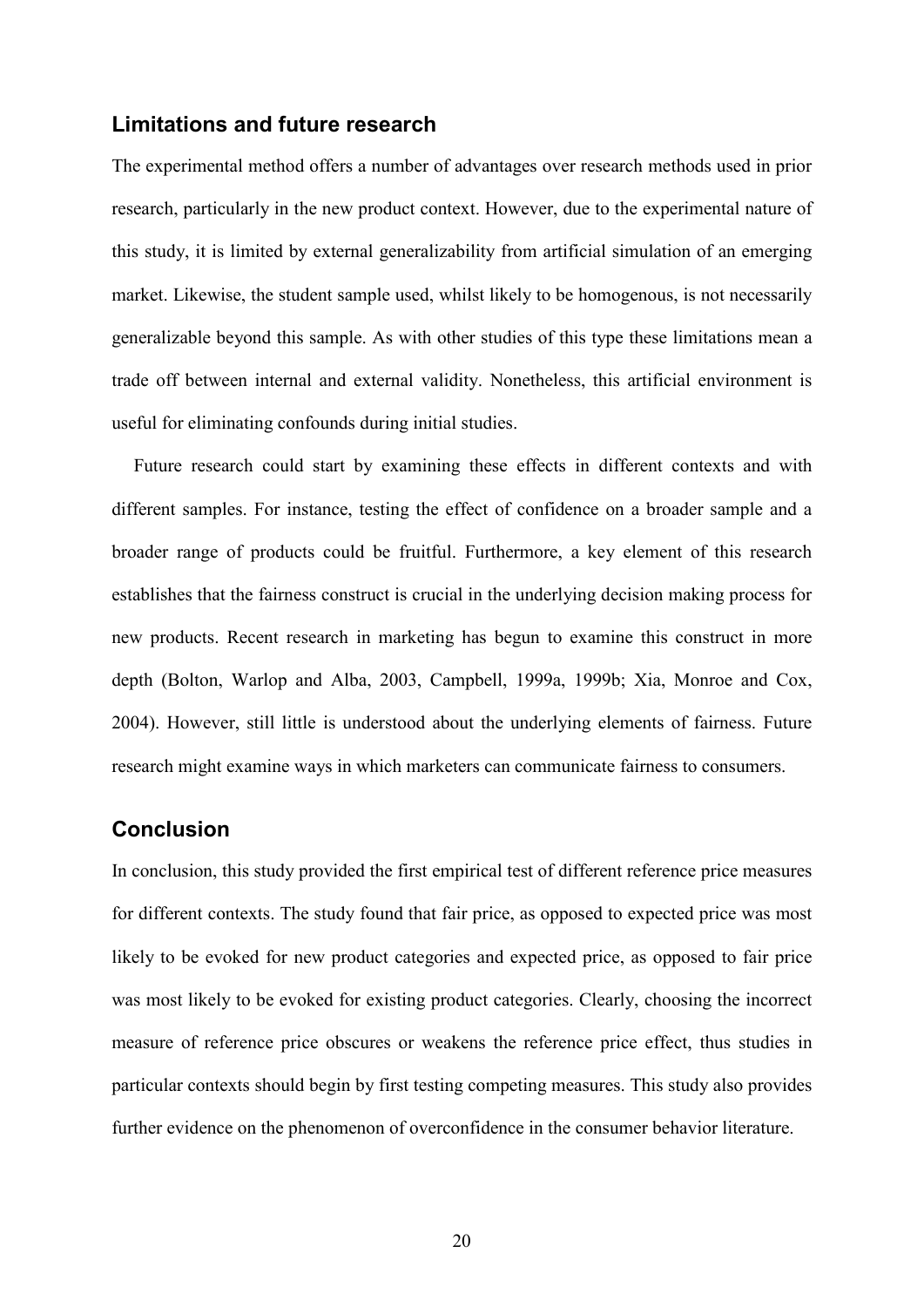### **References**

- Alba, J. W. and Hutchinson, J. W. (2000), "Knowledge calibration: What consumers know and what they think they know", Journal of Consumer Research, Vol. 27 No. 2, pp. 123-157.
- Bearden, W. O., Kaicker, A., Smith-de-Borrero, M. and Urbany, J. E. (1992), "Examining alternative operational measures of internal reference prices", in Sherry, John and Sternthal, Brian (Eds.), Advances in Consumer Research, Vol. 19, Provo, UT: Association for Consumer Research, pp. 629-635.
- Bergstein, H. and Estelami, H. (2002), "A survey of emerging technologies for pricing newto-the-world products", Vol. 11 No. 5, pp. 303-318.
- Biswas, A. and Blair, E. A. (1991), "Contextual effects of reference prices in retail advertisements", Journal of Marketing, Vol. 55 No. 3, pp. 1-12.
- Biswas, A. and Sherrell, D. L. (1993), "The influence of product knowledge and brand name on internal price standards and confidence", *Psychology and Marketing*, Vol. 10 No. 1, pp.  $31 - 46$
- Biswas, A., Wilson, E. J. and Licata, J. W. (1993), "Reference pricing studies in marketing: A synthesis of research results", Journal of Business Research, Vol. 27 No. 3, pp. 239-256.
- Bolton, L. E., Warlop, L. and Alba, J. W. (2003), "Consumer perceptions of price (un)fairness", Journal of Consumer Research, Vol. 29 No. 4, pp. 474-491.
- Campbell, M. C. (1999a), ""Why did you do that?" The important role of inferred motive in perceptions of price fairness", Journal of Product and Brand Management, Vol. 8 No. 2, pp. 145-152.
- Campbell, M. C. (1999b), Perceptions of price unfairness: Antecedents and consequences", Journal of Marketing Research, Vol. 36, pp. 187-199.
- Carpenter, G. S. and Nakamoto, K. (1989), "Consumer preference formation and pioneering advantage", Journal of Marketing Research, Vol. 26 No. 2, pp. 285-99.
- Chandrashekaran, R. and Jagpal, H. S. (1995), "Is there a well defined internal reference price?", Kardes, Frank R. and Sujan, Mita (Eds.), Advances in Consumer Research, Vol. 22, Provo, UT: Association for Consumer Research, pp. 230-235.
- Chang, K., Siddarth, S. and Weinberg, C. B. (1999), "The impact of heterogeneity in purchase timing and price responsiveness on estimates of sticker shock effects", Marketing Science, Vol. 18 No. 2, pp. 178-192.
- Cohen, J. B. and Cohen, P. (1983), Applied Multiple Regression/Correlation Analysis for the Behavioral Sciences, Hillsdale, NJ: Erlbaum.
- Cowley, E. and Mitchell, A. A. (2003), "The moderating effect of product knowledge on the learning and organization of product information", *Journal of Consumer Research*, Vol. 30 No. 3, pp. 443-454.
- Dolan, R. J. (1995), "How do you know when the price is right?", *Harvard Business Review*, Vol. 73 No. 5, pp. 174-181.
- Doob, A., Carlsmith, J. M., Freedman, J. L., Landauer, T. K. and Soleng, T. (1969), "Effect of initial selling price on subsequent sales", Journal of Personality and Social Psychology, Vol. 11 No. 4, pp. 345-50.
- Estelami, H. and Maxwell, S. (2003), "Introduction to special issue: The behavioral aspects of pricing", Journal of Business Research, Vol. 56 No. 2, pp. 353-354.
- Fishbein, M. and Ajzen, I. (1975), Belief, Attitude, Intention and Behaviour: An Introduction to Theory and Research, Reading, MA: Addison-Wesley.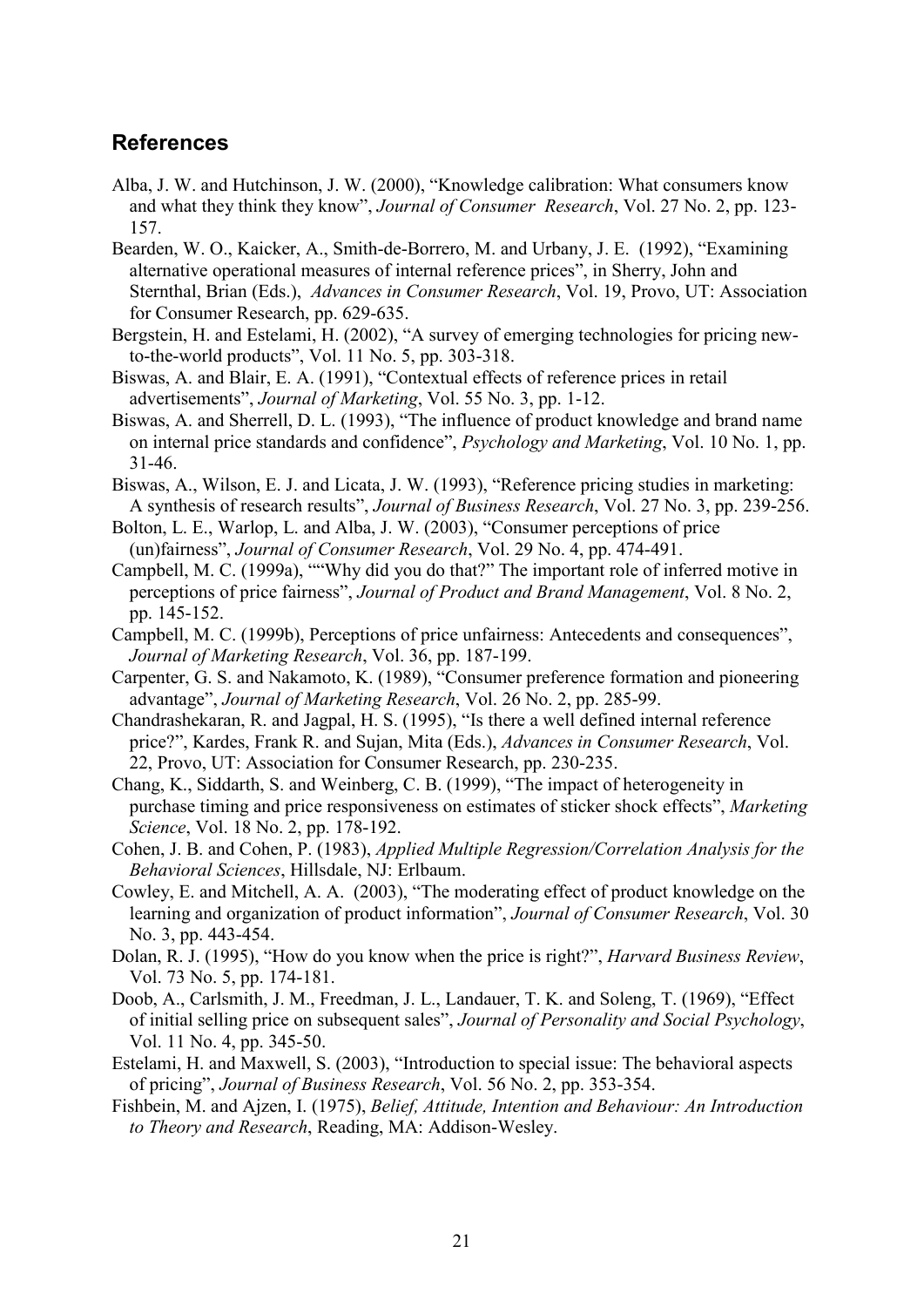- Garbarino, E. and Slonim, R. (2003), "Interrelationships and distinct effects of internal reference prices on perceived expensiveness", Psychology and Marketing, Vol. 20 No. 3, pp. 227-248.
- Gregan-Paxton, J. and Roedder-John, D. (1997), "Consumer learning by analogy: A model of internal knowledge transfer", Journal of Consumer Research, Vol. 24 No. 3, pp.266-284.
- Grewal, D., Monroe, K. B. and Krishnan, R. (1998), "The effects of price comparison advertising on buyers' perceptions of acquisition value, transaction value, and behavioural intentions", Journal of Marketing, Vol. 62 No. 2, pp. 46-59.
- Harvey, J. T. (1998), "Heuristic judgment theory", Journal of Economic Issues, Vol. 32 No.  $1, pp. 47-64.$
- Janiszewski, C. and Lichtenstein, D. R. (1999), "A range theory account of pricep perception", Journal of Consumer Research, Vol. 25 No. 4, pp. 353-368.
- Kahneman, D., Knetsch, J. L. and Thaler, R. H. (1986), "Fairness and the assumptions of economics", *The Journal of Business*, Vol. 59 No. 4, pp. 285-301.
- Kalwani, M. U. and Yim, C. K. (1992), "Consumer price and promotion expectations: An experimental study", Journal of Marketing Research, Vol. 29 No. 1, pp. 90-100.
- Kalyanaram, G. and Winer, R. S. (1995), "Empirical generalizations from reference price research", Marketing Science, Vol. 14 No. 3 Part 2, pp. G161-G169.
- Kardes, F. R. (1996), "In defense of experimental consumer psychology", *Journal of* Consumer Psychology, Vol. 5 No. 3, pp. 279-296.
- Kardes, F. R., Kalyanaram, G., Chandrashekaran, M. and Dornoff, R. J. (1993), "Brand retrieval, consideration set composition, consumer choice and the pioneering advantage". Journal of Consumer Research, Vol. 20 No. 1, pp. 62-75.
- Lowe, B. and Alpert, F. (2002), "Reference price research: A critical review, recent developments and future directions", in Tynan A. C. et al. (Eds.), Academy of Marketing Annual Conference Proceedings, July 2-5, University of Nottingham, UK.
- Lowengart, O. (2002), "Reference price conceptualisations", Journal of Marketing Management, Vol. 18 No. 1-2, pp. 145-171.
- Mazumdar, T., Raj, S. P. and Sinha, I. (2005), "Reference price research: Review and propositions", Journal of Marketing, Vol. 69 No. 4, pp. 84-102.
- Monroe, K. B. (1973), "Buyers' subjective perceptions of price," Journal of Marketing Research, Vol. 10 No. 1, pp. 70-80.
- Moreau, C. P., Lehmann, D. R. and Markman, A. B. (2001), "Entrenched knowledge structures and consumer response to newproducts", Journal of Marketing Research, Vol. 38 No. 1, pp. 14-29.
- Moreau, C. P., Markman, A. B. and Lehmann, D. R. (2001), "What is it" Categorization flexibility and consumers' responses to really new products", Journal of Consumer Research, Vol. 27 No. 4, pp. 489-498.
- Nagle, T. T. and Holden, R. K. (2002), The Strategy and Tactics of Pricing: A Guide to Making Profitable Decisions, 3<sup>rd</sup> Edition, Upper Saddle River, NJ: Prentice Hall.
- Olshavsky, R. W. and Spreng, R. A. (1996), "An exploratory study of the innovation evaluation process", Journal of Product and Innovation Management, Vol. 13 No. 6, pp. 512-529.
- Ozanne, J. L., Brucks, M. and Grewal, D. (1992), "A study of information search behavior during the categorization of new products", Journal of Consumer Research, Vol. 18 No. 4, pp. 452-463.
- Peterson, R. A. (2001), "On the use of college students in social science research: Insights from a second order meta analysis", Journal of Consumer Research, Vol. 28 No. 3, pp. 450-461.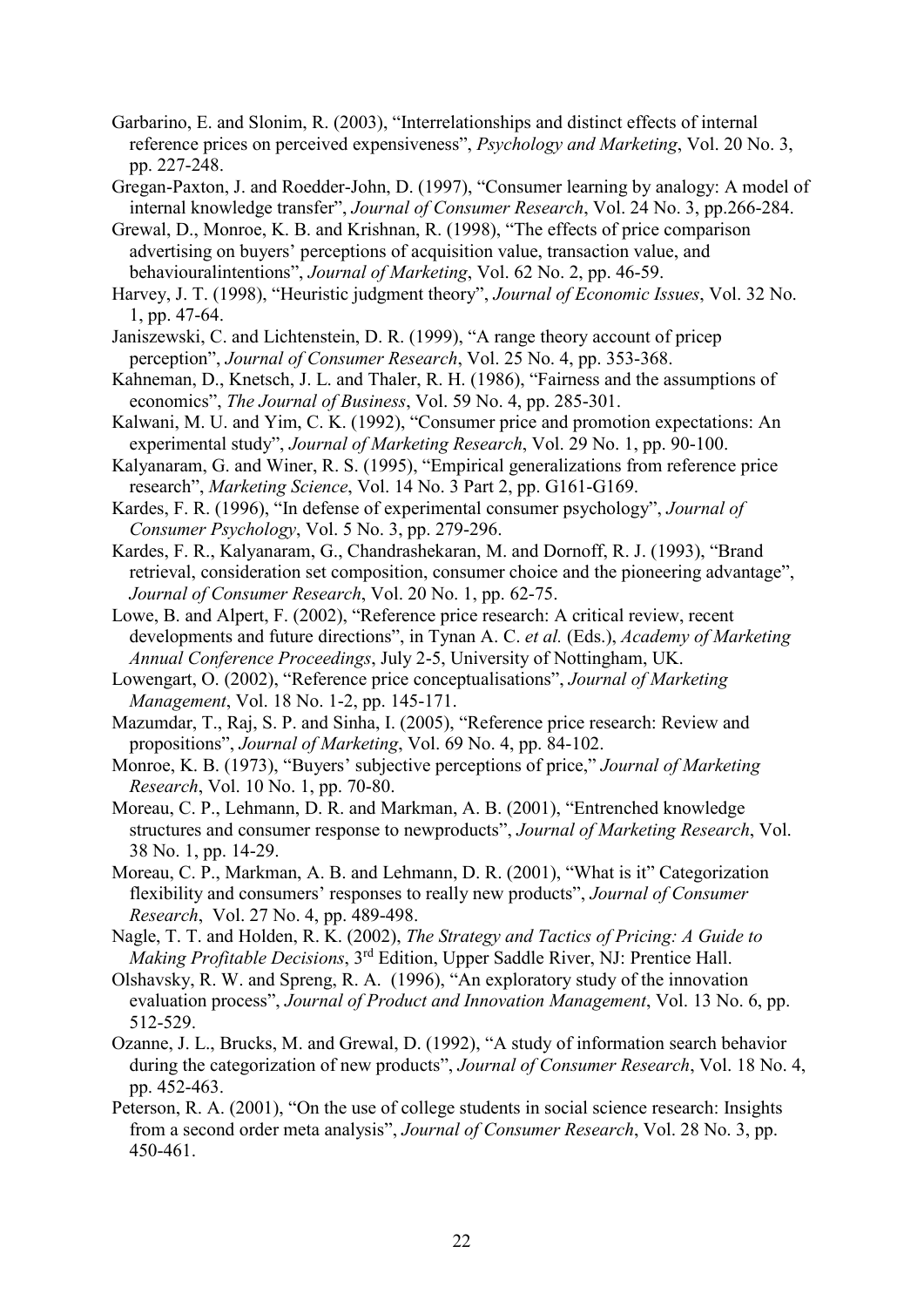- Puto, C. P. (1987), "The framing of buying decisions", *Journal of Consumer Research*, Vol. 14 No. 3, pp. 301-315.
- Rajendran, K. N., and Tellis, G. J. (1994), "Contextual and temporal components of reference price", Journal of Marketing, Vol. 58 No. 4, pp. 22-35.
- Rossiter, J. R. (2002), "The C-OAR-SE procedure for scale development in marketing", International Journal of Research in Marketing, Vol. 19 No. 4, pp. 305-335.
- Slonim, R., Garbarino, E. (1999), "The effect of price history on demand as mediated by perceived price expensiveness", Journal of Business Research, Vol. 45 No. 1, pp. 1-14.
- Smith, R. E. and Swinyard, W. R. (1983), "Attitude-behavior consistency: The impact of product trial versus advertising", Journal of Marketing Research, Vol. 20 No. 3, pp. 257-267.
- Stiving, M. and Winer, R. S. (1997), "An empirical analysis of price endings with scanner data", Journal of Consumer Research, Vol. 24 No. 1, pp. 57-67.
- Thaler, R. (1985), "Mental accounting and consumer choice", Marketing Science, Vol. 4 No. 3, pp. 199-214.
- Thomas, M. and Morwitz, V. (2005), "Penny wise and pound foolish: The left digit effect in price cognition", Journal of Consumer Research, Vol. 32 No. 1, pp.54-64.
- Tversky, A. and Kahneman, D. (1974), "Judgment under uncertainty: Heuristics and biases", Science, Vol. 185, pp. 1124-1131.
- Urbany, J. E., Bearden, W. O., Kaicker, A. and Smith-de-Borrero, M. (1997), "Transaction utility effects when quality is uncertain", Journal of the Academy of Marketing Science, Vol. 25 No. 1, pp. 45-55.
- Vaidyanathan, R., Aggarwal, P., Stern, D. E. Jr., Muehling, D. and Umesh, U. N. (2000), "Deal evaluation and purchase intention: The impact of aspirational and market based internal reference prices", Journal of Product and Brand Management, Vol. 9 No. 3, pp. 179-192.
- Vaidyanathan, R. and Aggarwal, P. (2003), "Who is the fairest of them all? An attributional approach to price fairness perceptions", Journal of Business Research, Vol. 56 No. 6, pp. 453-463.
- Winer, R. S. (1986), "A reference price model of brand choice for frequently purchased products", Journal of Consumer Research, Vol. 13 No. 2, pp. 250-256.
- Xia, L., Monroe, K. B. and Cox, J. L. (2004), "The price is unfair! A conceptual framework of price fairness perceptions", Journal of Marketing, Vol. 68 No. 4, pp. 1-15.
- Yadav, M. S. and Seiders, K. (1998), "Is the price right? Understanding contingent processing in reference price formation", *Journal of Retailing*, Vol. 74 No. 3, pp. 311-329.